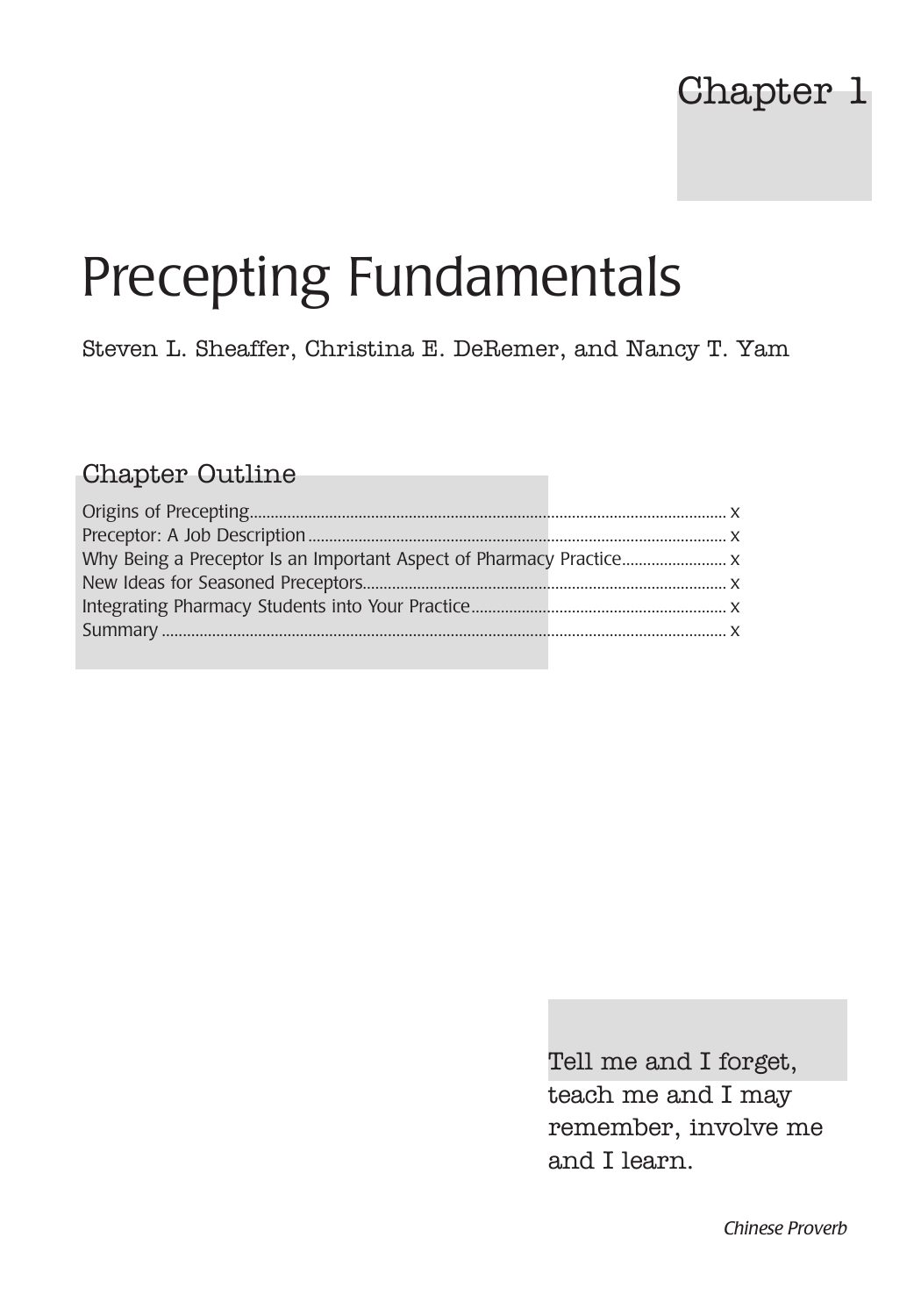## Learning Objectives

- Define *precepting* and *mentoring.*
- Integrate competency development and assessment into rotations based on educational standards that impact pharmacy education.
- Create activities that provide students with the opportunity to meet learning objectives while meeting work requirements.
- Define and discuss the main areas of focus for preceptors.
- Identify technical skills and abilities for preceptors.
- Identify core values of preceptors.

Being an effective preceptor is a significant but very rewarding professional responsibility, different from being a competent pharmacist. You must have an understanding of precepting fundamentals, determine learning objectives that align with the program expectations and your practice, and have outlined expectations of your student or resident as well as your related duties and responsibilities. Because precepting involves one-on-one communication, interpersonal and teaching skills are very important. Even a seasoned preceptor must continue to improve his or her skills. This chapter addresses the foundational expectations of being a successful preceptor and provides insights into the basics of successful and rewarding precepting.

## Origins of Precepting

The theories of precepting and mentoring have existed for a long time and can be traced back to ancient Greece and Greek mythology. Precepting is a practice of providing a learner the opportunity to develop and apply the art and science of a profession in a practice setting. This practical experience also enables development and shaping of the values and attitudes of the learner.

The earliest reference to precepting can be found in the Hippocratic oath, written

about 400 B.C. by the great Greek physician Hippocrates.1,2 In his famous oath, Hippocrates defined a set of very compelling duties and responsibilities of the physician, which can be applied to preceptors as well. A strong and enduring commitment to patient care was formed as the art of medicine was passed down from father to son and from preceptor to student. Today, the foundational knowledge of pharmacy and practice expectations are taught in colleges and schools of pharmacy, but the art is still passed on from preceptor to student.

Understanding the evolution of the role of precepting in our profession provides insights into how we progressed. Current pharmacy curricula now require more than 30% of a student's education to be in practice settings completing their Introductory Pharmacy Practice Experiences (IPPE; 300 hours minimum per the Accreditation Council for Pharmacy Education [ACPE]) concurrent with their didactic training, followed by their entire final year of full-time training in their Advanced Pharmacy Practice Experiences (APPE; minimum of 1440 hours per ACPE).3 The continued evolution and growth of pharmacy practice residencies has further expanded the need and opportunity for pharmacists to serve as preceptors. Postgraduate residency training is viewed as an asset to promote professional development and education.4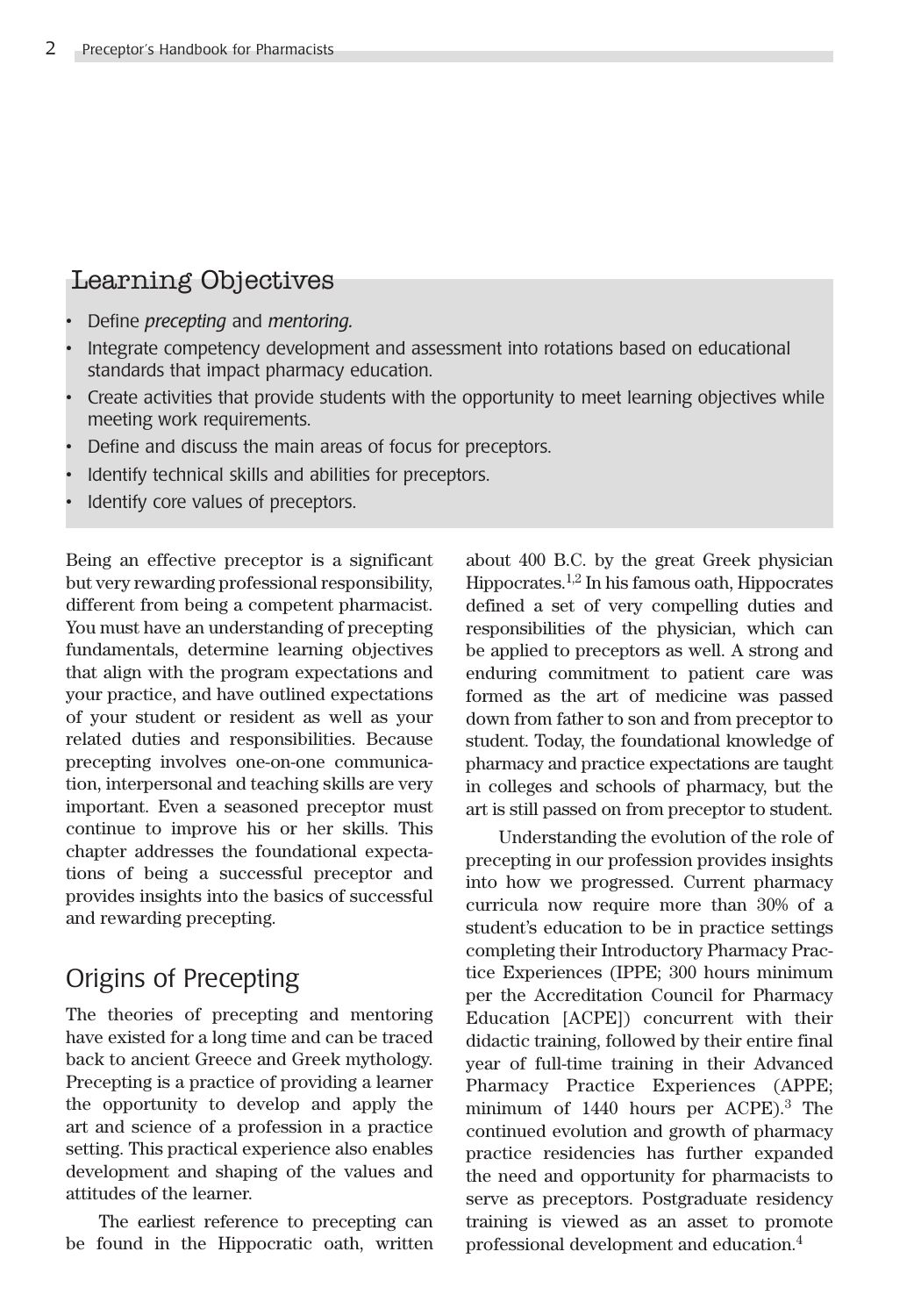As chronicled by Henri Manasse in his 1973 article "Albert B Prescott's Legacy to Pharmaceutical Education," the education of a pharmacist in the early 1800s was entirely "experiential," based on completing an apprenticeship.5 Contrast this description by Professor Edward Parish to today's experiential training:

The apprentice enjoyed a wholesome development of muscle through wielding the ponderous pestle, handling the sieves and working the screw press. He learned how to make pills by wholesale, to prepare great jars of extracts and cerates, to bottle castor oil, Turlington's balsam and opodeldoc by the gross, and what he lacked in the number and variety of articles he dealt in, was made up by the greater extent of his operations and the completeness with which, in a single establishment, all the then-known processes were practiced.6

This was how pharmacy education began.

The first colleges of pharmacy required an apprenticeship as a condition of beginning formal pharmacy education. It was not until the 1860s that pharmacy education was required before training as an apprentice. By the middle of the 20th century experiential training was almost entirely mandated as paid internships by, and overseen by, boards of pharmacy. Experiential education has evolved and is primarily overseen by pharmacy schools as the mandated intern training required by most state boards of pharmacy. Many practice settings are now identifying roles for pharmacy students during their experiential rotations and as employed interns where they are depended on to be an extension of the pharmacists and their preceptors in the provision of patient-focused services.

Today, precepting is vital to the professional growth and development of pharmacy students and pharmacists and to the future of the pharmacy profession. We rely on experienced practitioners to become preceptors and to pass down knowledge and experience to their students and residents. Precepting involves a partnership for education, investment of time and energy, negotiation and individualization of learning activities, teamwork, coaching, evaluation of performance,

and professional role modelling and guidance. Preceptors ensure that their learners attain competency at the practice of pharmacy much in the same way that the apothecary supervised their apprentices in developing the skills of the trade. Service is exchanged for education and training.

Residency precepting provides opportunities for more in-depth and demanding training as well as greater engagement and contributions to the provision of and advancing pharmacy services. One desired outcome of residency precepting should be for the resident to be a preceptor for future practitioners.

Students as well as residents and new practitioners may benefit from seeking out a pharmacist mentor. Unlike being a preceptor, a mentoring relationship usually involves ongoing engagement with a mentee. These relationships require a much greater investment of time and commitment by both parties but also allow for a greater sense of accomplishment by both individuals. Often, a mentoring relationship evolves during and continues after a rotation with a preceptor but should be formalized through a conversation that results in both parties' commitment to the relationship. Mentoring is a relationship based on trust and respect: education and nurturing; inspiration to advance the practice of pharmacy and improve patient care; opportunities to grow and develop; metamorphosis through engaging in a process of self-reflection, selfassessment, and self-transformation; professional guidance; and nomination for awards when success has been achieved. We depend on preceptors to also become mentors and to help their mentees attain professional excellence and become leaders (see Chapter 4 for more information on mentoring).

Pharmacy preceptors and mentors provide the most critical aspects of professional education and training and can truly make a difference in the lives and careers of their learners and mentees.

#### *Standards Impacting Experiential Education and Preceptors*

Expectations of students and preceptors are impacted by a number of organizations that have developed positions and standards specific to pharmacy education, including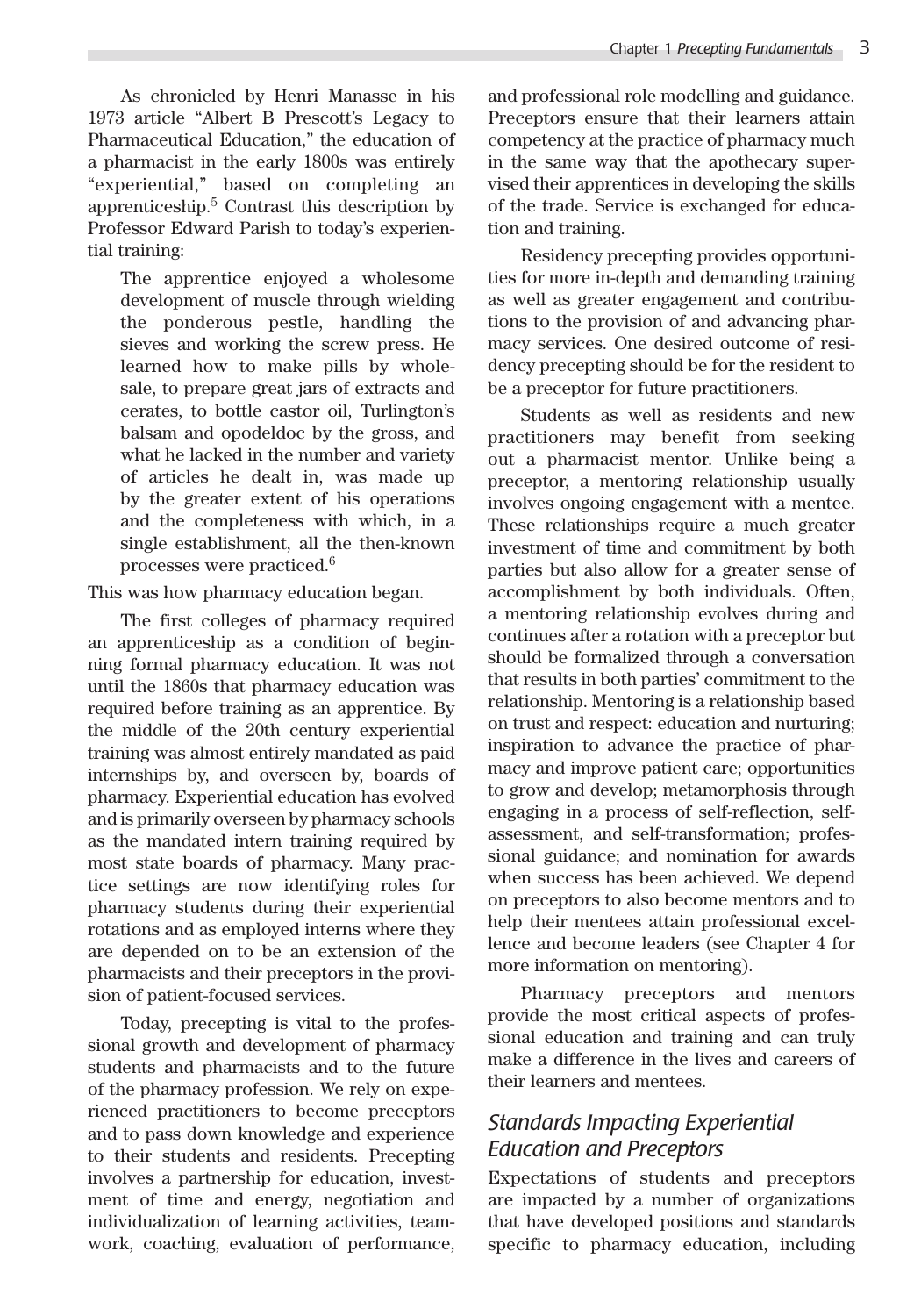experiential training. Preceptors should become familiar with the intent and expectations of preceptors and students as defined by each organization noted below. The focus of pharmacist education today is shaped by the Joint Commission of Pharmacy Practitioners Vision statement (adopted by the 10 pharmacy organization members in 2013), which states: "Patients achieve optimal health and medication outcomes with pharmacists as essential and accountable providers within patientcentered, team-based healthcare."7

#### ACCREDITATION COUNCIL FOR PHARMACY EDUCATION

Schools of pharmacy must meet accreditation standards for Doctor of Pharmacy Programs established by the ACPE. They have recently released new standards that will become effective in 2016.3 Of note is the increased focus on interprofessional education in Standard 11 that states:

The curriculum prepares all students to provide entry-level, patient-centered care in a variety of practice settings as a contributing member of an interprofessional team. In the aggregate, team exposure includes prescribers as well as other healthcare professionals.<sup>3</sup>

Standard 12 focuses on the "Pre-Advanced Pharmacy Practice Experience (Pre-APPE) Curriculum," where expectations of the IPPEs are defined, including the minimum of 300 hours of experiential training. Standard 13 defines expectations of the APPE Curriculum. For the 1440 required APPE hours, it is required that APPEs occur in four practice settings: (1) community pharmacy, (2) ambulatory patient care, (3) hospital/health-system pharmacy, and (4) inpatient general medicine patient care. Appendix 2 of the APPE curriculum defines specific expectations. Many are using the term *APPE-ready* to express the expectation that core student competencies must be assessed and met prior to students beginning their APPE rotations.

ACPE standards have been developed to integrate expectations defined by or supported by the pharmacy profession. The following documents are valuable references for preceptors:

#### CAPE EDUCATIONAL OUTCOMES 2013

In 2013 the AACP Center for the Advancement of Pharmacy Education (CAPE) released the fourth version of the CAPE Educational Outcomes.8 This initiative resulted in a publication that "was guided by an advisory panel composed of educators and practitioners nominated for participation by practitioner organizations."8 The document defines expected student competencies in four broad domains. Preceptors are encouraged to review the entire document online, where learning objectives for each competency domain are provided. Rotation objectives and evaluations developed by schools should focus on developing and assessing relevant student competencies by preceptors. Preceptors should define rotation-specific expectations and roles for students to develop and demonstrate competencies consistent with your school's expectations and the CAPE outcomes. The first four ACPE 2016 standards focus on achieving these four domains of educational outcomes (see **Box 1-1**).

#### BOX 1-1. CAPE Outcomes

DOMAIN 1–Foundational Knowledge

*Learner*—Develop, integrate, and apply knowledge from the foundational sciences (i.e., pharmaceutical, social/behavioral/administrative, and clinical sciences) to evaluate the scientific literature, explain drug action, solve therapeutic problems, and advance population health and patient-centered care.

#### DOMAIN 2—Essentials for Practice and Care

*2.1. Patient-centered care (caregiver)*—Provide patient-centered care as the medication expert (collect and interpret evidence, prioritize, formulate assessments and recommendations, implement, monitor and adjust plans, and document activities).

*2.2. Medication-use systems management (manager)*—Manage patient healthcare needs using human, financial, technological, and physical resources to optimize the safety and efficacy of medication-use systems.

*2.3. Health and wellness (promoter)*—Design prevention, intervention, and educational strategies for individuals and communities to manage chronic disease and improve health and wellness.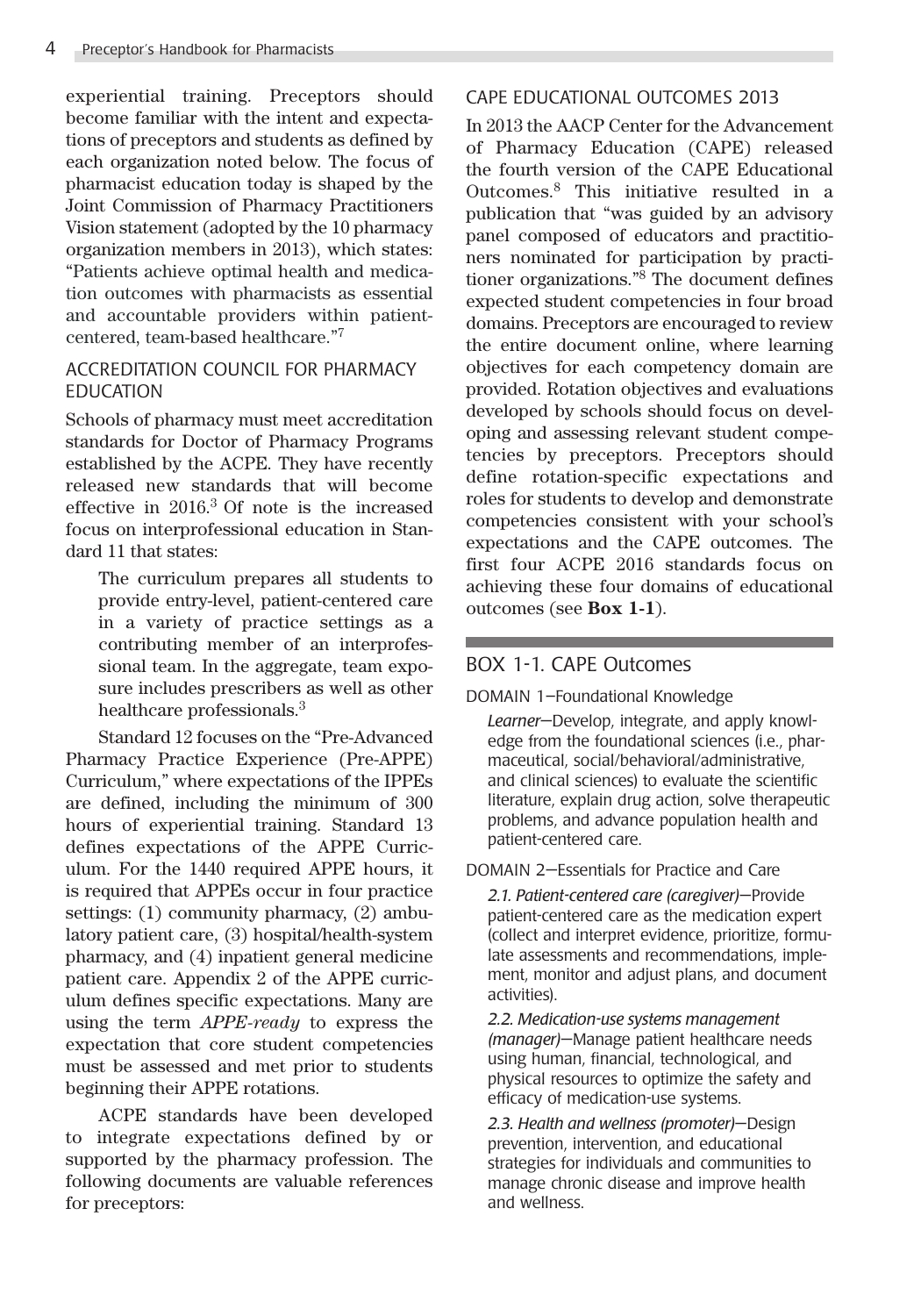*2.4. Population-based care (provider)*—Describe how population-based care influences patientcentered care, the development of practice guidelines, and evidence-based best practices.

DOMAIN 3—Approach to Practice and Care

*3.1. Problem solving (problem solver)*—Identify problems; explore and prioritize potential strategies; and design, implement, and evaluate a viable solution.

*3.2. Educator*—Educate all audiences by determining the most effective and enduring ways to impart information and assess understanding.

*3.3. Patient advocacy (advocate)*—Assure that patients' best interests are represented.

*3.4. Interprofessional collaboration (collaborator)*—Actively participate and engage as a healthcare team member by demonstrating mutual respect, understanding, and values to meet patient care needs.

*3.5. Cultural sensitivity (includer)*—Recognize social determinants of health to diminish disparities and inequities in access to quality care.

*3.6. Communication (communicator)*—Effectively communicate verbally and nonverbally when interacting with an individual, group, or organization.

DOMAIN 4—Personal and Professional Development

*4.1. Self-awareness*—Examine and reflect on personal knowledge, skills, abilities, beliefs, biases, motivation, and emotions that could enhance or limit personal and professional growth.

*4.2. Leadership*—Demonstrate responsibility for creating and achieving shared goals, regardless of position.

*4.3. Innovation and entrepreneurship (innovator)*—Engage in innovative activities by using creative thinking to envision better ways of accomplishing professional goals.

*4.4. Professionalism (professional)*—Exhibit behaviors and values that are consistent with the trust given to the profession by patients, other healthcare providers, and society.

#### INSTITUTE OF MEDICINE REPORT: HEALTH PROFESSIONS EDUCATION: A BRIDGE TO QUALITY9

As part of the Institute of Medicine (IOM) Quality Chasm Series to improve patient safety and patient outcomes, the IOM identified five competencies that all healthcare professionals should attain during their education:

- Provide patient-centered care
- Work in interprofessional teams
- Employ evidence-based practice
- Apply quality improvement
- Utilize informatics

These are also integrated into the ACPE standards.

#### REVISED NORTH AMERICAN PHARMACIST LICENSURE EXAMINATION COMPETENCY STATEMENTS

A critical outcome of the pharmacy curriculum and student education is preparation for and passage of their state licensure exam. In the new "blueprint AQ" that defines content for the North American Pharmacist Licensure Examination (NAPLEX) exam, there are now two broad areas (see below) being examined.10 Preceptor familiarity with the specific expectations by accessing the Blueprint online will help prepare both rotation students and employed interns to be successful in passing the NAPLEX exam.

- Area 1—Ensure Safe and Effective Pharmacotherapy and Health Outcomes (approximately 67% of test)
- Area 2—Safe and Accurate Preparation, Compounding, Dispensing, and Administration of Medications and Provision of Health Care Products (approximately 33% of test)

A similar blueprint for the Multistate Pharmacy Jurisprudence Examination can be found on the National Association of Boards of Pharmacy website.

#### CORE COMPETENCIES FOR INTERPROFESSIONAL COLLABORATIVE PRACTICE

The increased emphasis by ACPE on interprofessional education, noted previously (Standard 11), stems from recommendations by the IOM and collaboration between organizations representing health professions educators. Schools of pharmacy seek to define competencies and provide opportunities to achieve them within the didactic curriculum and during rotations. Preceptors should plan for increased interprofessional engagement during rotations.

More details about achieving the following competencies can be found in this docu-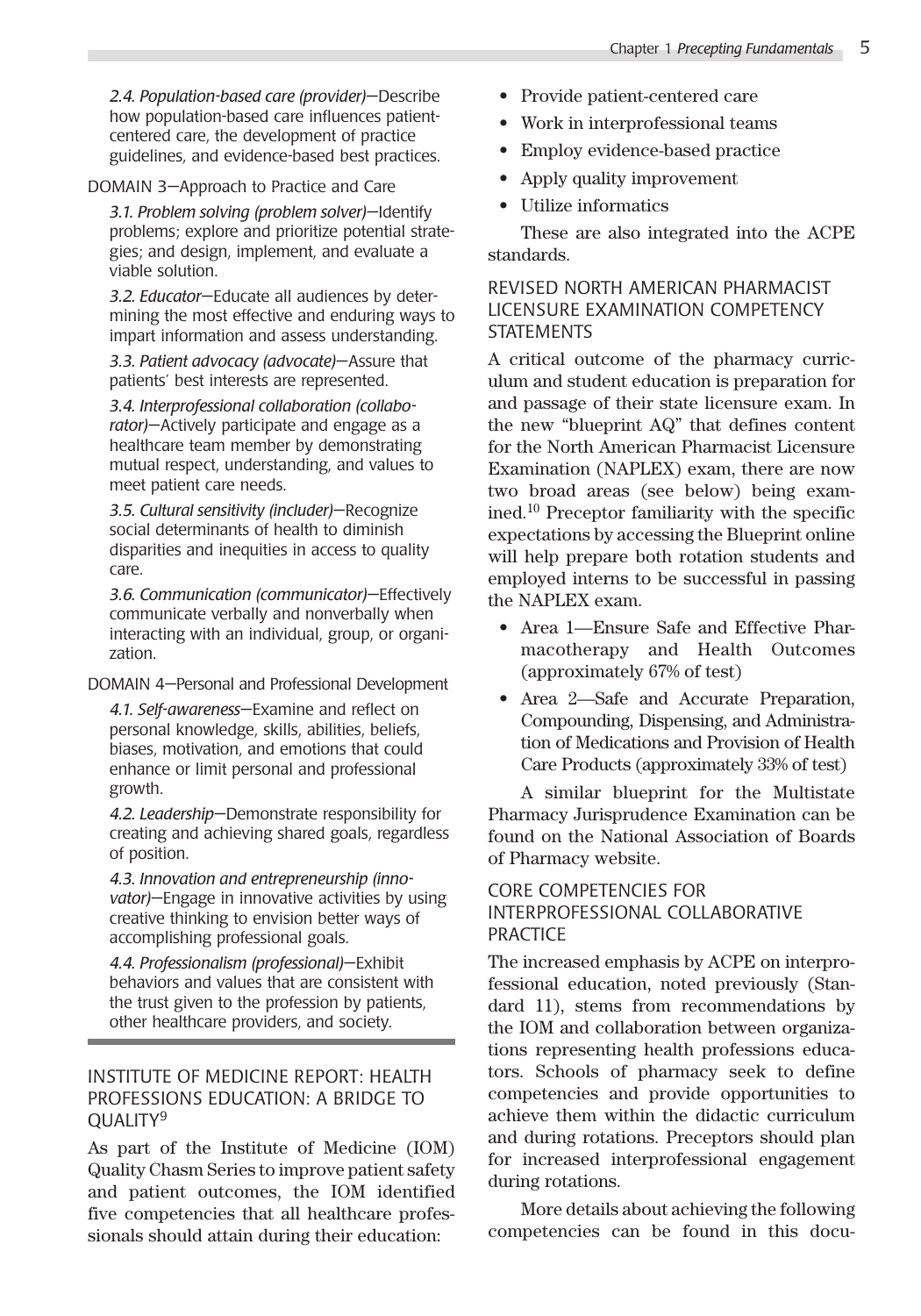ment endorsed by national associations representing educators from pharmacy, medicine, nursing, dentistry, and public health.<sup>11</sup>

- Domain 1: Values/Ethics for Interprofessional Practice
- Domain 2: Roles/Responsibilities
- Domain 3: Interprofessional Communication
- Domain 4: Teams and Teamwork

#### ROTATION STRUCTURE AND EXPECTATIONS

The remainder of this chapter will address how to effectively engage students during rotations to create a positive experience for both the student and preceptor. These same concepts apply to integrating pharmacy residents into your practice. Consider how you might enhance the experiences of employed interns. Whereas many interns start out performing technician responsibilities, they and you can also benefit by performing many of the same activities afforded to APPE students. We will suggest ways that preceptors can and should define routine expectations of rotation students. Just as pharmacy interns cover for technicians over holidays and vacations, so too can pharmacy interns sustain services normally provided by rotation students, such as medication histories and reconciliation, device training, patient counselling, adherence calls, etc.

## PRECEPTOR PEARLS

Enhance the experiences of employed interns by integrating them into patient care activities and projects.

The structure of any rotation should consider four areas: orientation, learning by doing, feedback, and WIFM ("What's In it For Me"). More suggestions on successful rotations are provided later in the chapter:

*Orientation.* Integration of the learner into the practice setting is essential and includes defining expectations of the student and preceptor(s)/staff, assuring site and school requirements are met, orientation and introduction to the site and staff, with access to resources and a schedule of activities and deadlines.

*Learning by doing.* Learners should be provided opportunities to engage in the practice to further develop their knowledge, skills, competency, and confidence. These can be routine daily expectations for patient care or team meetings, projects and learning activities such as topic discussions, journal clubs, patient education, or staff presentations. For early learners such as IPPE students, these would include more shadowing and performing technical or nonjudgemental tasks. For APPE students and especially residents, the learner should be afforded progressively challenging responsibilities with as much autonomy as the preceptor is comfortable with and the state legally allows.

*Feedback.* Just as important as the formal mid-rotation and final evaluation, is ongoing informal feedback from the preceptor. In addition to "on the fly" perspectives on performance and suggestions to improve that are provided to the learner by the preceptor, self-assessments by the learner, or peer feedback from others will enhance the learning experience. Before providing feedback on how well a patient interview went, consider asking learners how they thought they did and what they would do differently the next time. Reflective writing and journaling of activities provides additional feedback. Also, teach students and residents to provide constructive feedback to the preceptor regarding teaching style, designed activities, and the rotation.

*WIFM: What's In it For Me?* As noted previously, precepting is itself a rewarding experience but also demanding. Later in this chapter advice is provided on how to integrate students and residents so they can become extensions of yourself, while having a good learning experience. However, think about ways you can personally benefit from the presence of a student or resident. Is there a longitudinal drug utilization evaluation or project students can work on? Do you choose journal club articles that you are familiar with or ones you hope to read in your spare time? Are there presentations on topics that students could research and present that also align with your professional or departmental goals, such as a new role for pharmacists or technicians or a new drug that a medical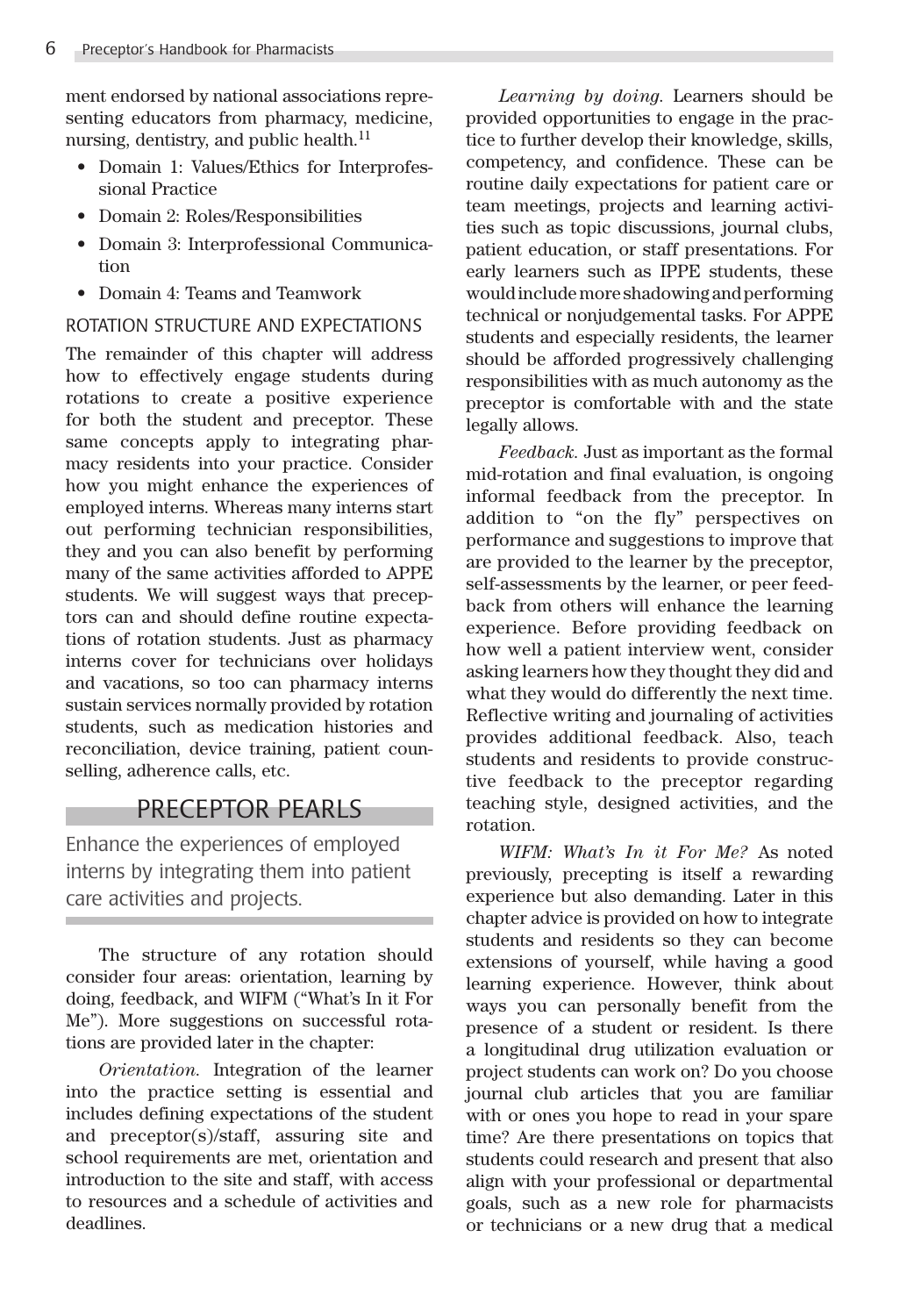colleague enquired about? Preceptors should not hesitate to create learning opportunities for students that also meet their own needs.

## Preceptor: A Job Description

Whereas the state boards of pharmacy define the legal responsibilities of preceptors, and the colleges and schools of pharmacy define the educational requirements of the rotation, precepting requires many skills and traits that these formal bodies do not identify. Preceptors are responsible for the education of students while on rotation; ideally, this should build on the knowledge and skills learned in a classroom environment that increasingly includes simulation experiences and other active learning exercises to better prepare students for their rotations. Three of the most important areas of focus for preceptors include teaching students professionalism, effective communication, and applying the knowledge and skills they have gained from formal courses to real, dynamic patient care situations. To achieve this goal, preceptors must possess a set of core values, technical skills, and abilities.

## PRECEPTOR PEARLS

Preceptors empower students to function independently and apply their knowledge and skills to real-life clinical and nonclinical situations.

#### *Core Preceptor Values*

The core values for a preceptor include the following:

*• Professionalism.* Students mature as professionals by observing practitioners in the experiential setting and by functioning as healthcare providers themselves. The most important person to instill this professionalism in students on rotations or as interns is their preceptor. To do so, the preceptor must exhibit professional behavior and discuss professional responsibilities and expectations of pharmacists with students. The preceptor should also discuss the different professional organizations with students and

encourage students to become active members in these organizations.

- *• Desire to educate and share knowledge and experiences with students*. Draw on your personal experiences. Help learners understand why something is important and develop the ability to navigate the process or ambiguity while evolving the "soft skills" to achieve success with others.
- *• Willingness to advise, mentor, and provide valuable feedback and direction.* The progression of students from the classroom setting to experiential sites and, ultimately, to professional practice requires personal growth of the students. Preceptors must be willing to advise some students, guiding them along their path from student to pharmacist by helping them move from dependent learning to becoming a competent, independent, and committed professional colleague. This transition will prepare students for the lifetime learning model that all pharmacists follow. After rotations end, many preceptors maintain contact with learners evolving into a mentor/mentee relationship.
- *• Willingness to commit the time necessary for precepting.* The majority of experiential rotations are supervised by pharmacists who are precepting students while performing their normal duties. Teaching while maintaining a full work schedule requires preceptors to have a true desire to teach and to commit the time necessary to teach. Precepting often requires a time commitment beyond normal working hours. Without the true desire to educate students and the willingness to devote the necessary time, preceptors will not be able to effectively teach their learners.
- *• Respect for others.* Being a positive role model in how you engage colleagues, those in other health professions, and especially patients is critical to a student's development.
- *• Willingness to work with a diverse student population.* The student population today is more diverse than it was even 10 years ago. This diversity includes ethnic and gender diversity, along with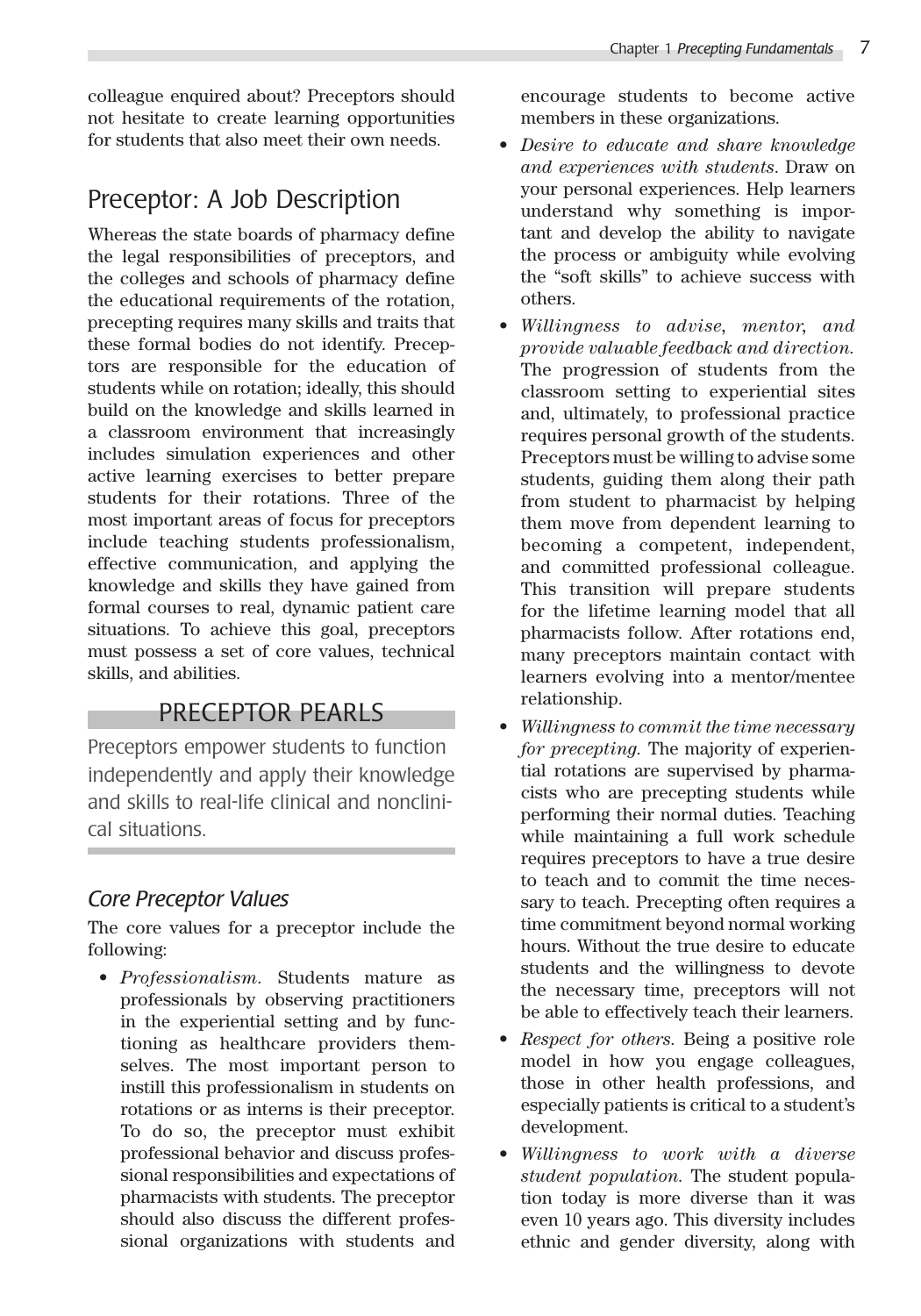cultural and generational diversity. Many students today are entering pharmacy school after having worked for several years in another field, and some students already possess advanced degrees. There is also variability in student work experiences, career plans, and what they may view as important for their future. Although these factors will help strengthen the pharmacy profession in the future, preceptors must recognize and respect these differences. The degree of diversity that exists today also requires preceptors to adapt teaching techniques for maximizing students' learning experiences. When precepting multiple students on the same rotation, diversity factors can present unique and challenging situations.

Although each preceptor will have different areas of strength within these core values, the preceptor must hold each of these values as personally important.

In addition, precepting students on experiential rotations requires excellent skills in the relevant practice area. If a preceptor is not knowledgeable about a particular area, students will not gain the necessary oversight and guidance to meet their learning objectives. A rotation with an unprepared or inexperienced preceptor can also adversely affect the students' view of the profession. Preceptors should never be forced to take students on a rotation if they are not competent in that particular area. Sometimes, in an effort to schedule an experiential rotation for students, the site will try to accommodate both the students' and the college's needs. When this occurs, the site and preceptor almost always fall short, and the result is a negative experience for all involved.

Precepting is an additional duty that you undertake because you want to be involved in our profession's educational process. To be effective at balancing your job requirements with time spent teaching, preceptors must possess a number of abilities. They must have good written and oral communication skills, and good organizational and time management skills. Knowledge of resource utilization requirements of the site is also helpful in achieving the balance between the practice and precepting, potentially allowing preceptors to work within these resource requirements to involve others in the process.

## PRECEPTOR PEARLS

A preceptor must have good communication, organizational, and time management skills.

## Why Being a Preceptor Is an Important Aspect of Pharmacy **Practice**

Pharmacy is a proud profession with a rich history and many varied practice settings. The future of pharmacy will be determined by recent and future graduates. These graduates rely heavily on experiential rotations for developing their foundation and values in pharmacy practice today and what it can be in the future.

Each practice setting has unique experiences that can be utilized to teach students how to practice pharmacy in a real world environment. Through experiential rotations, students learn how to apply the knowledge they have acquired in their pharmacy school coursework. Students also learn how to be professionals and how to interact with other healthcare practitioners. Experiential rotations provide students with the opportunity to learn how to provide pharmaceutical care within various practice settings, while under the guidance of a skilled practitioner.

In addition to the value precepting has for the students, precepting rotations also provide value to the practice site. Hosting students on experiential rotations provides the site with an infusion of intelligent practitioners who help to keep the pharmacy knowledge base sharpened. Journal clubs and formal presentations provide pharmacy staff, both professional and technical, with up-to-date pharmacy information. Students who have completed interesting rotations also serve as positive advertising for the pharmacy among their classmates as they begin to seek employment after graduation.

Precepting is professionally rewarding for preceptors. They have the opportunity to influence future practitioners and, in doing so,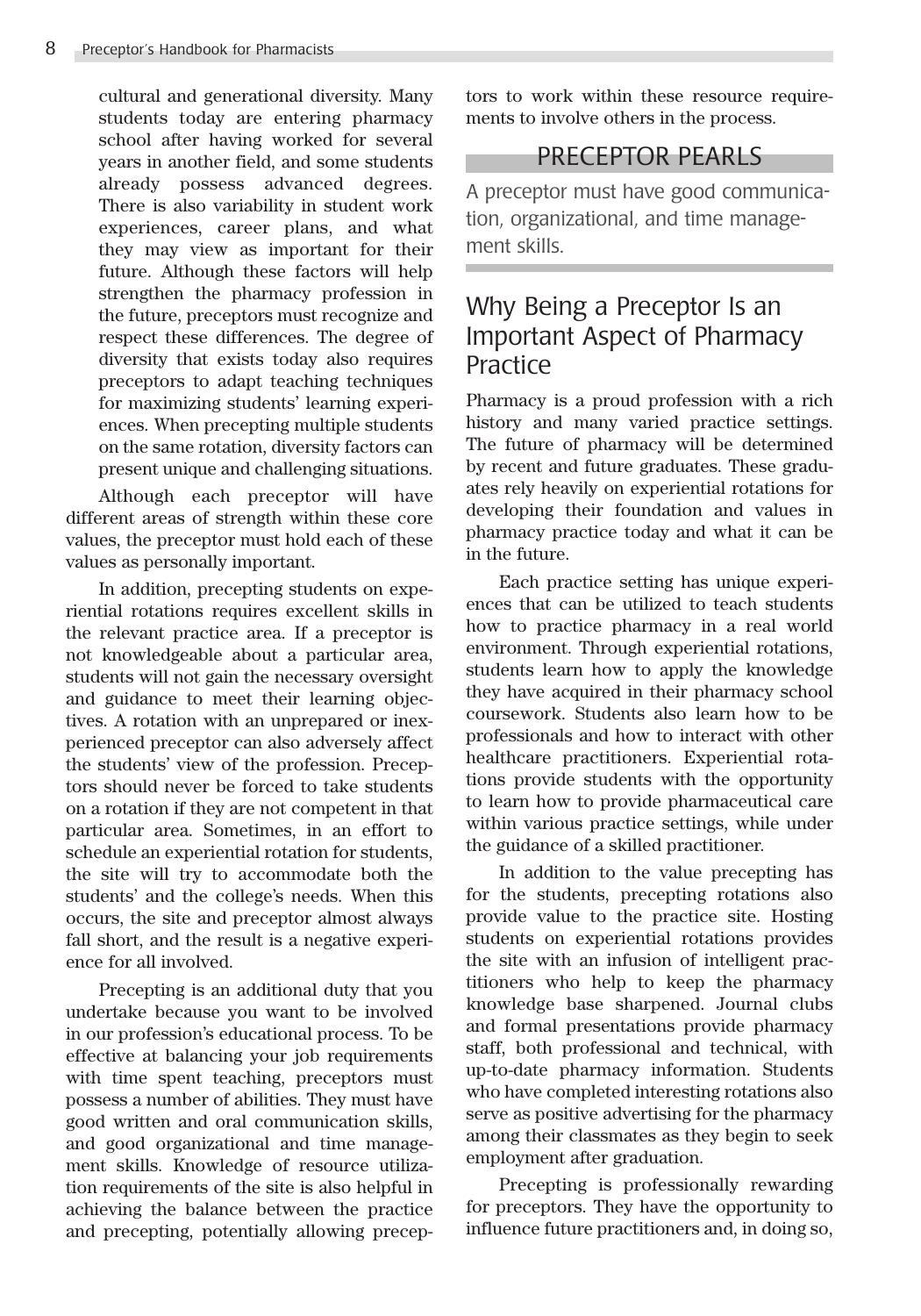can influence the future of the profession for many years to come. Precepting helps sharpen preceptor skills, as they reinforce their own knowledge and expand their own horizons through student interactions. As preceptors answer questions and explain pharmacy practice, they gain an even deeper understanding of their own practice. Routine daily tasks that preceptors frequently do without much thought become fresh again as they explain them to students. Taking time to befriend students creates a unique professional bond that can last beyond the rotation period. It is not uncommon for former students to maintain contact with preceptors who helped to shape their professional perspective.

## PRECEPTOR PEARLS

Precepting benefits both the students and the preceptor, who learn from one another.

Overall, when done correctly, precepting experiential rotations is one of the most important aspects of pharmacy practice. When the time and resources are devoted to making the rotation a top-notch experience, the students, the preceptor, and the site all benefit. Ultimately, patient care is improved the reason we practice pharmacy.

## New Ideas for Seasoned Preceptors

Seasoned preceptors often experiment with implementing new ideas and concepts into their training programs. This provides new challenges and excitement for preceptors as well as some new learning opportunities for students. Preceptors can either formulate unique and innovative ideas that are true revolutionary advances in student education, or they can simply add a different spin to the ideas and practices of others. This section of the chapter presents ideas that both new and seasoned preceptors can use to help students to become the best pharmacists they can be.

## PRECEPTOR PEARLS

Incorporating unique activities into a rotation ensures that both the student and the preceptor remain engaged and committed.

#### *Creating a Practice Model*

Preceptors can create a practice model for students to effectively integrate with defined duties and responsibilities that are important functions and aspects of patient care and pharmacy operations. Often students do not have clearly defined roles at practice sites, and they are not well integrated into the patient care process or the pharmacy operations. Of course, it is hard for preceptors to essentially create an unsalaried job position and a job description for students if they do not have a constant supply of students. However, these barriers can be overcome and provide a dual beneficial experience.

Student intern positions are typically salaried with shared components of both technician duties while focusing and authorizing some clinical and pharmacist level activities. For optimal integration, duties and responsibilities would have to be filled year-round to provide consistency and continuity of services, especially if the students are integrated into a patient care unit and team in a hospital. When expectations of other healthcare professionals have been established and met by students providing them support for patient care services, there cannot be lapses in coverage. The practice site will need to always have a student in that position. This will require a strong partnership with one or more pharmacy schools in order to meet the site's demand for students. Attraction of these students for employment can provide additional benefits supporting the student's individual development through scholarship activities that are more thoroughly denoted later in this section as well as development of mentorship, curriculum vitae review, mock interviews, and other preparatory activities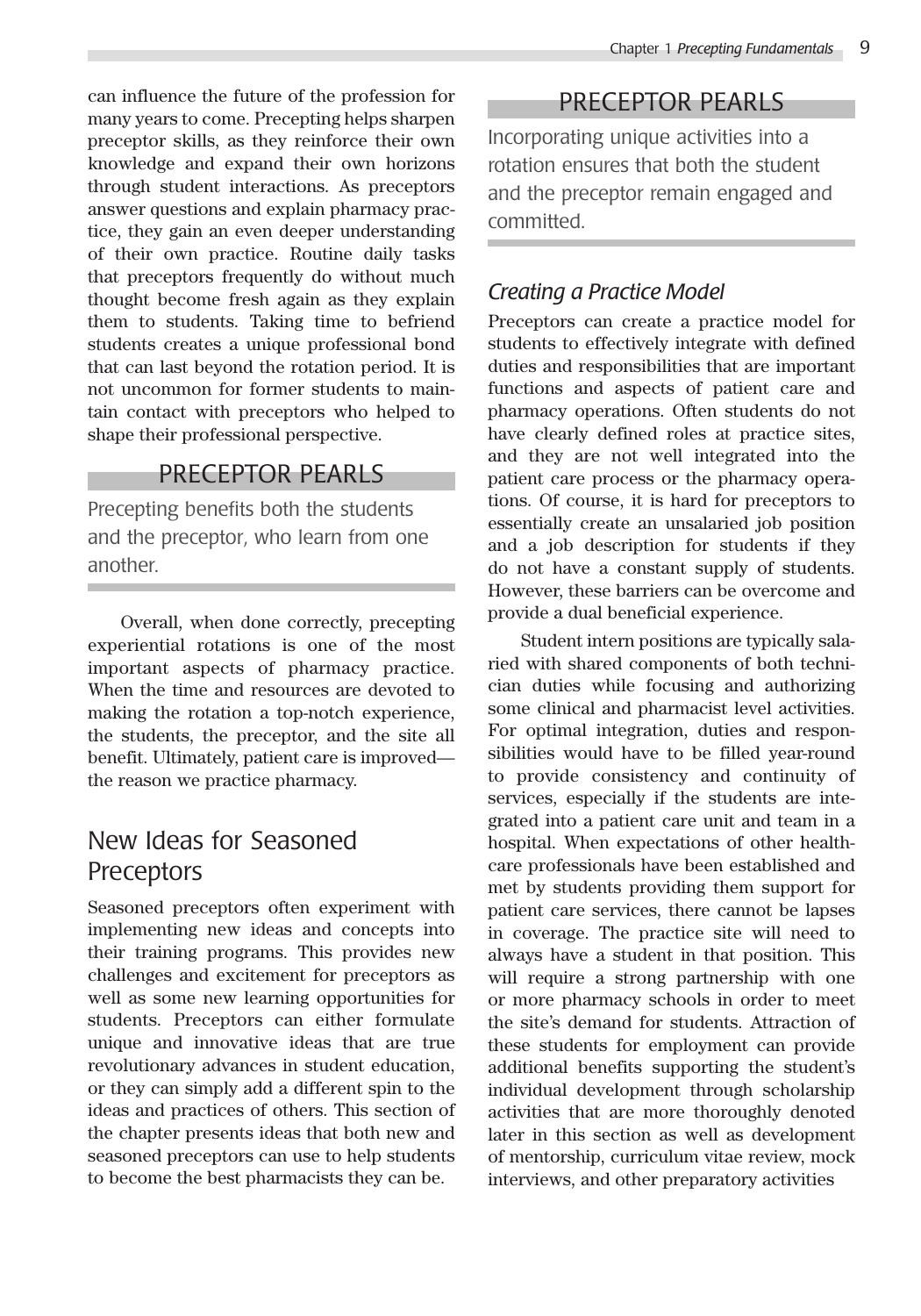The skills learned and practiced as student interns complement those training skills taught and evaluated during rotations. While under the supervision of a pharmacist preceptor, students can be decentralized to a patient care unit or to a team in a hospital and provide a spectrum of pharmacy services (in accordance with individual state laws). Students can be responsible for a number of functions, including taking initial medication histories, conducting daily drug regimen reviews, answering drug information questions, restocking and delivering medications, performing therapeutic drug monitoring services, writing patient care plans and daily progress notes, reviewing discharge medications, counselling patients, and providing in-services to the medical, nursing, and allied health staff. Students also could act as liaisons for the pharmacy department and help nurses on the patient care units and centralized staff pharmacists troubleshoot problems with the medication-use system (prescribing, dispensing, administration, and monitoring). Utilization of learners as extenders is an adopted concept in many settings and even referenced in the ASHP Pharmacy Practice Model Initiative. This includes responsibilities for patient care activities, including documentation in the patient's medical record.<sup>12</sup>

Although the above example is for creating a student practice model in an inpatient setting, student practice models related to patient care services outside the hospital environment or within pharmacy operations and management could be developed in many other pharmacy practice settings and include similar activities as noted above. Whenever possible, preceptors should get senior students involved in more advanced practice activities (as permitted by state law) and involve other professionals (e.g., physicians, nurses, dieticians, respiratory therapists, business managers) in their internships as co-preceptors to provide more diverse education and experiences. Advanced practice activities can include disease screenings, patient assessment (physical examination, laboratory test interpretation, etc.), medication administration, drug therapy and disease management, patient counselling on health promotion/disease prevention and on their specific diseases and medications, and prac-

tice and financial management. In addition, students could act as teachers by providing in-services to other healthcare professionals and educating support groups about drug therapy and disease management. Teaching is a very effective way to ensure a full understanding of the material.

Other suggestions on how more seasoned preceptors can engage and further develop students, interns and residents include the following:

- Evolve a project to the point where you and the learner can present or even publish the results. Students require introduction to scholarship activities and with proper direction and oversight provided can contribute extensively in progression of projects that are mutually beneficial. Medication-use evaluations are a focused and often student level project but can easily be expanded to research, performance improvement, and even policy or procedures documents. Additional opportunities could remain within the institution or work environment serving as an educational or communication tool. Articles written for department newsletters, contributions to website blogs, and co-writing short works for a consumer site are all examples of scholarship that can be fulfilled by a learner. Preceptors can archive these documents so that future learners can review and learn from them as well.
- Teach APPE students to oversee IPPE students and residents to supervise APPE students. As requirements change for IPPEs, innovative methods to expose students to rewarding learning environments need to be explored. One of the most commonly cited interests of students is serving as a future preceptor. This is a skill that can be taught but needs to be practiced, adapted, and continually evaluated. It serves all parties well to provide students with an environment to precept with a supported structure and feedback regarding their designed experience. This is easily incorporated as a resident rotation, when learners are provided an opportunity to design an experience and practice precepting with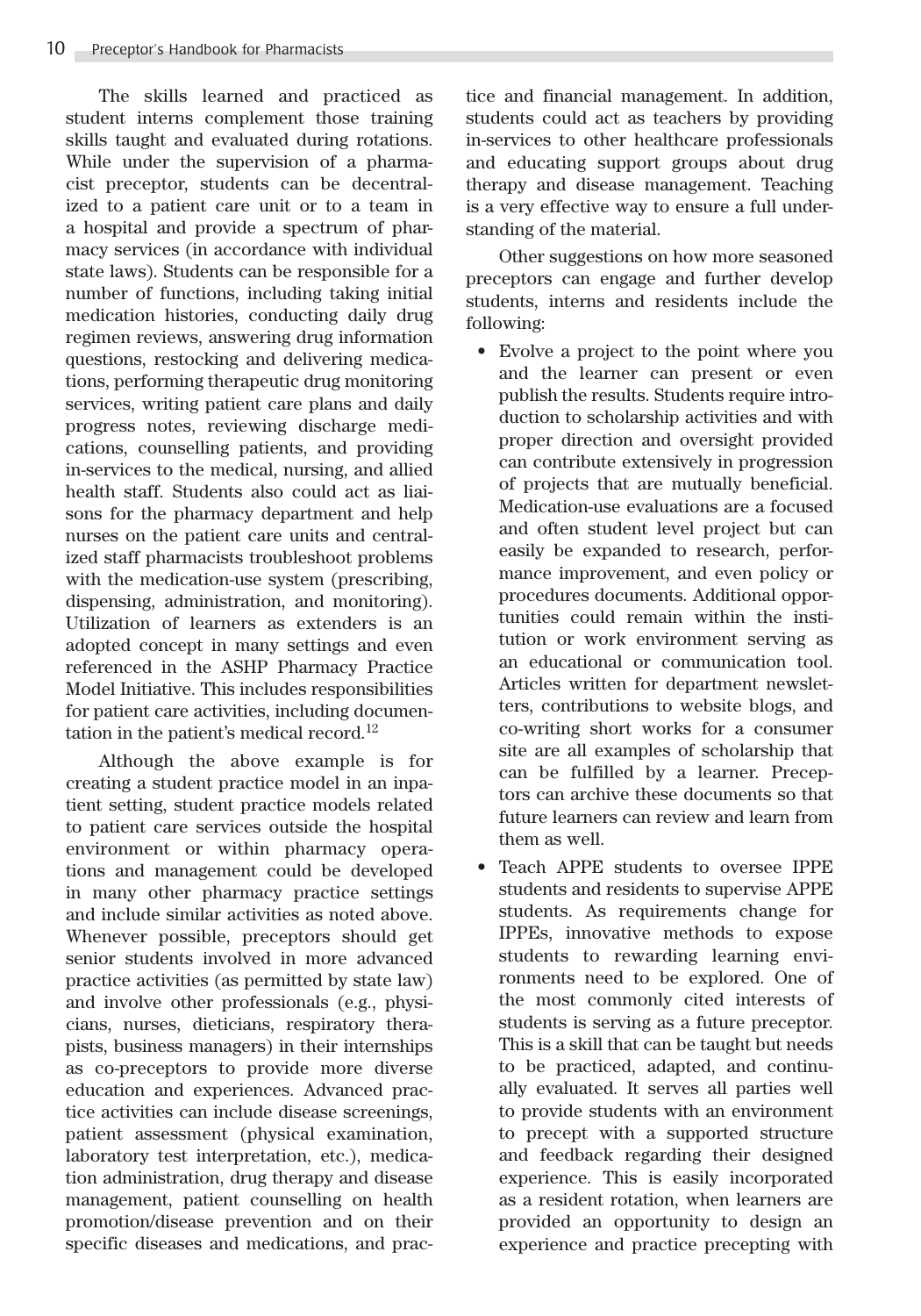oversight and timely feedback. This translates to all practice environments but is underutilized.

- Encourage attendance at professional meetings or serving with you on a committee. Most preceptors are attempting to foster the ambition of future leaders, innovators, and practice changers. Allowing students and residents to participate early on in organizations is a great introduction to the process. Due to the design of some national and local committees, it may not be possible for learners to be an active member of a particular committee. Consider allowing them to listen to a conference call or attend a meeting as an observer, then discuss the topics debated or support their interest to enlist at a student- or resident-level committee. Students are curious about how a pharmacist spends time during the day, so bringing them to departmental, institutional, or small work group meetings will help outline some of the responsibilities that need to be balanced daily. It also teaches them a different perspective of our profession.
- Attend student meetings or workshops on campus where you can share your expertise and experiences with multiple students. It has become commonplace to have question and answer sessions reflecting the various roles of pharmacists. For some, courses have been developed focusing on residency preparation with classes or small group discussions dedicated to successful interviewing, designing a competitive curriculum vitae, or scholarship activity collaborating on publishable projects. Regardless of the role, participation demonstrates your vested interest and opens opportunities to serve as a mentor.
- Develop a library of commonly used references and resources by having students review and update the content during rotations.
- Perform institutional audits or evaluations that may not be publishable but can improve safety and benefit the institution. Examples could be evaluation of PRN (as needed) medications to ensure that

enough detail is included to define their use but also to minimize any overlap in coverage with medications such as pain regimens. Another example would be interviewing patients about their understanding of medications that likely would involve scripting and (depending on state laws) may not be conducted at all.

- Encourage students to document activities in the medical record. Depending on state law and institution-specific rules, if students are permitted, they should be encouraged to document. Medical writing for the purpose of communicating medication information via a patient's medication record is a taught skill. Documentation includes activities such as medication history clarifications, full subjectiveobjective-assessment-plan notes with interventions, simple recommendations focusing on a single disease or medication, pharmacokinetic notes, and (most commonly) documentation of patient/ family education.
- Request that students provide feedback regarding the rotation on a weekly basis and honor the suggestions made by implementing change. This helps keep the rotational experience fluid and contemporary while still dedicated to students' needs and style. Adaptation is important, but the core of the rotation and its learners should remain stable.

#### *Portfolios*

Some preceptors require students to assemble a portfolio during their rotation that documents their achievements and reflects their competency as demonstrated during the rotation. Schools of pharmacy are increasingly requiring this of their students and it can serve as a wonderful example of work during interviews. This is consistent with the movement in healthcare to better assess the competency of students, residents, and practitioners with the ultimate goal of improving patient safety and outcomes (clinical, economic, and humanistic). Competency is difficult to assess because it is composed of multiple domains, including knowledge, skills, abilities, values, attitudes, beliefs, and behaviors. No single evaluation method (e.g., examinations,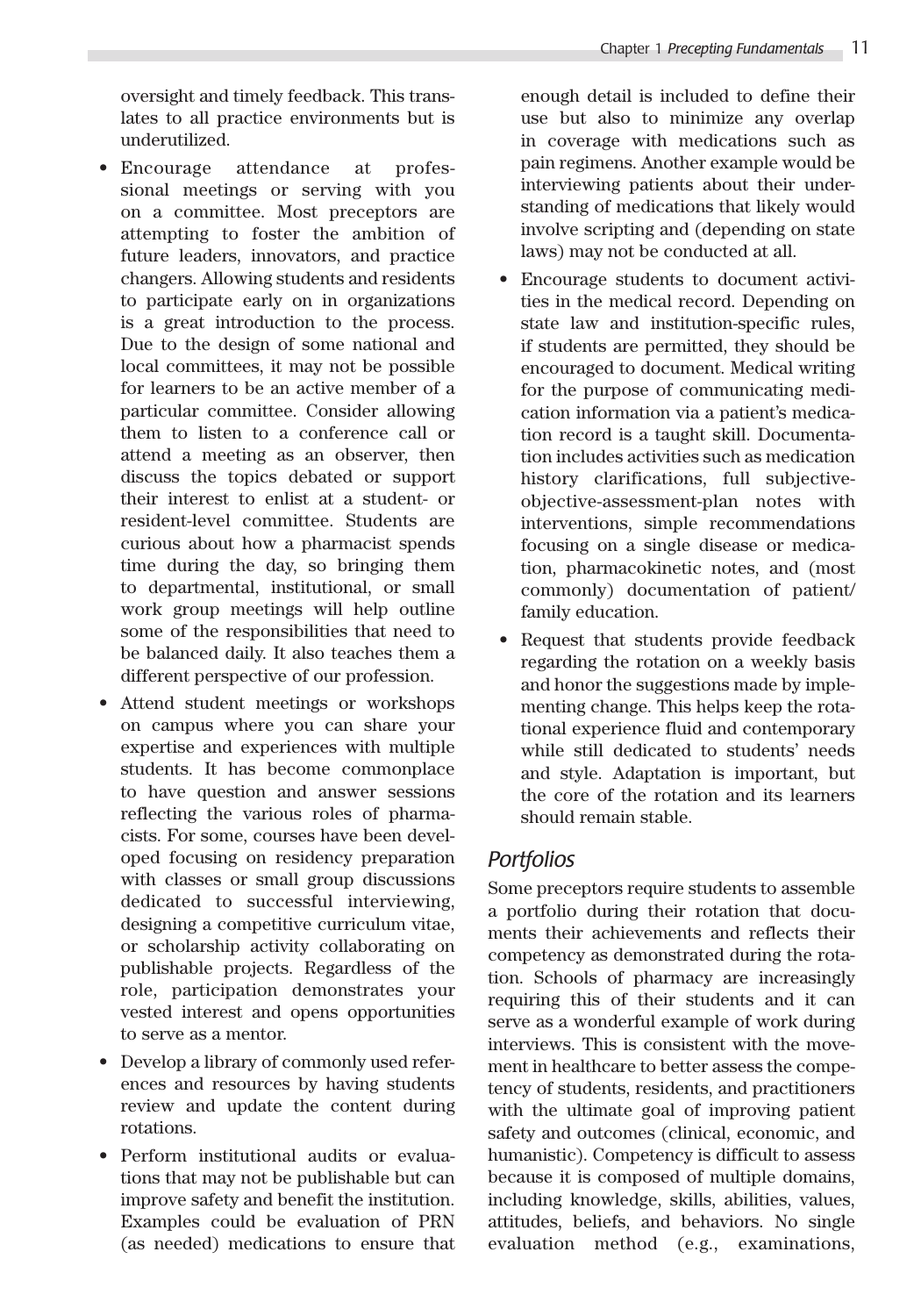assignments, direct observation, etc.) can be used to accurately and appropriately assess competency in all of these areas. Competency assessment really requires the use of a variety of methods and instruments.

A comprehensive competency portfolio may have some similarity to a diary (e.g., reflective writing on feelings and experiences) and also to a promotion or tenure dossier of a faculty member (e.g., demonstration of activity and achievement in certain areas, including practice, teaching, research, and service). Of course, the first step is to define the desired areas of competency for students. Preceptors should check with their respective academic programs to determine if the programs require identification of the desired areas of competency. The pharmacy schools with which preceptors are affiliated should have already done this. If not, preceptors can take the lead and develop a set of activities that allow students to demonstrate competencies that they expect students to have after completion of their rotation or internship. Students can demonstrate how each competency has been attained through a variety of documents in a competency portfolio as well as by doing self-assessment and reflective writing related to each competency.

## Integrating Pharmacy Students into Your Practice

Pharmacy education in most practice settings is characterized in part by balancing educational effectiveness with optimal patient care. As practitioners, we are all juggling multiple tasks and responsibilities while teaching and supervising students and, for some, residents. Time constraints and multiple pressures and deadlines are all factors. The constraints associated with high census, high volume, high patient acuity, clarifying prescriptions or medication orders, dealing with insurance problems, and staffing shortages complicate being an effective preceptor. There are educationally sound methods that incorporate time management, organizational skills, service learning, and effective planning to assist preceptors in integrating pharmacy student education and meeting employment and practice requirements.

#### *Orienting Your Students*

Be prepared when students arrive at your facility or practice setting. Students appreciate structure, and it provides them with the opportunity not only to meet all learning objectives but also to be trained and participate in services and activities that are unique to your practice setting. As the preceptor, you will be able to teach in a more productive manner and allow the students to have effective patient encounters with appropriate education, guidance, and supervision.

Begin by developing a detailed syllabus or training manual specific to your facility and experiential rotations. This demonstrates to the learners your commitment to their education and training and provides an outline of expectations. Revisit the syllabus weekly to ensure that timelines and tasks are on target. Part of a syllabus could be to request learners to define their personal goals for the experience. At this point, their personalized goals need to become actionable items evaluated on a weekly basis to ensure that all parties are engaged and productive in achieving the desired outcomes. This should be a formal process and should include encouraging students to provide feedback.

Be sure to orient students to their new temporary environment; this sets the foundation for a successful integration into practice. Remember that students are changing practice areas frequently and accommodating various expectations. This initial orientation and introduction can aid in a more rapid assimilation to the new site. Include not only information about the pharmacy and the experiential rotation but also about your hospital, community pharmacy, ambulatory care site, specialty site, or other practice site or facility. Do not forget to include a map of your facility, especially if it is a large teaching or community hospital. Tell the story of your institution. How did it come to be? Include organizational maps of the hospital or practice site and of your department. Insert a copy of your job description as well as other position descriptions that may be of interest. Students who have never worked in a pharmacy or seen a pharmacist in clinical practice are often surprised at the extent of duties and responsibilities and the creative practice structure of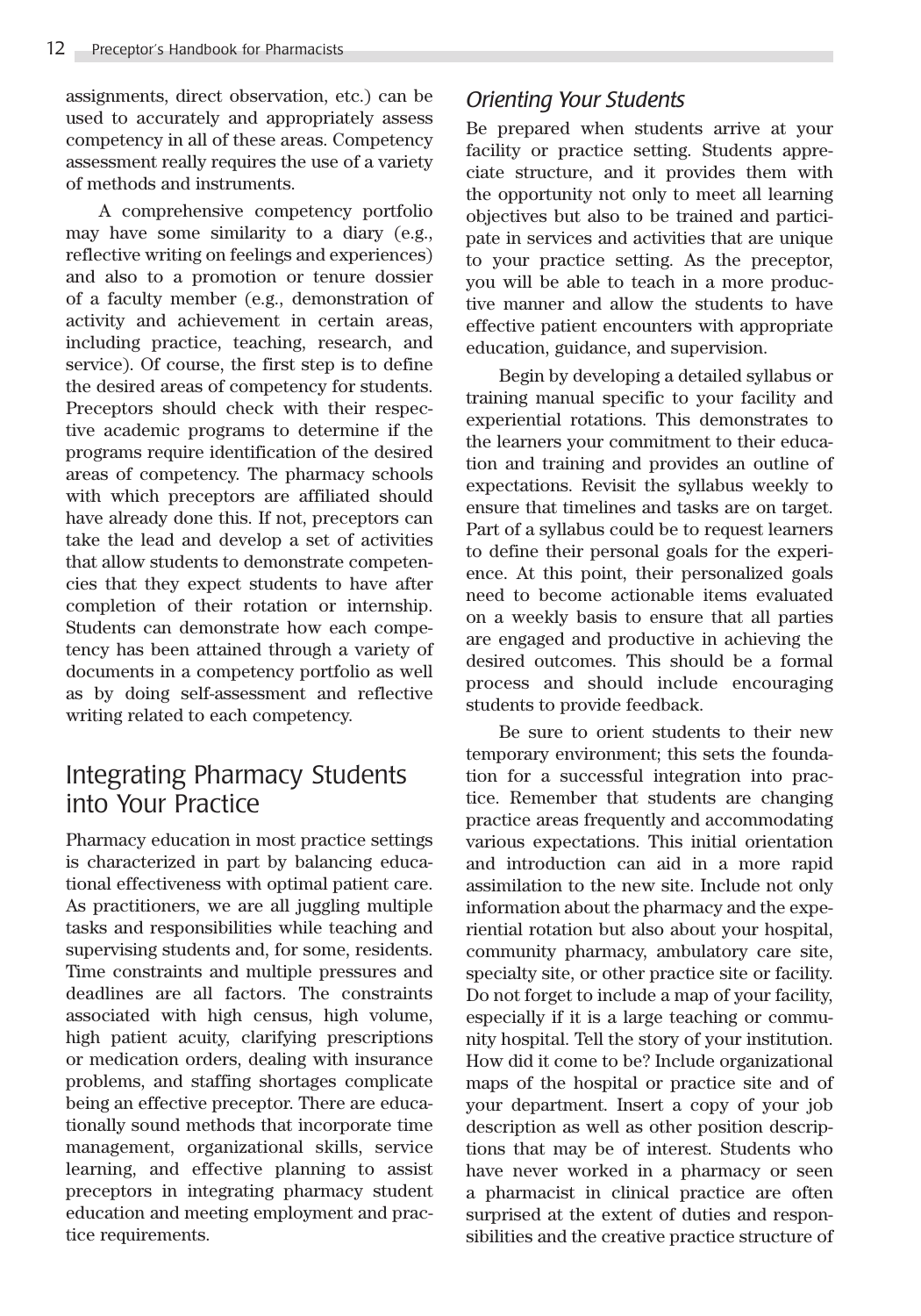pharmacists in today's health system, community practice, ambulatory care, management, and other professional practice environments.

## PRECEPTOR PEARLS

Providing students with a detailed training manual or syllabus on their first day orients them to the site and demonstrates your commitment to their training; obtaining personal goals and objectives personalizes the experience.

Orientation is a well-recognized strategy for creating a positive learning experience and communicating goals, objectives, and minimal competencies for the experiential training rotation.

Orientation should include the following:

- Goals, objectives, and minimal competency requirements of the rotation
- Rotation hours and attendance policy
- Any requirements of the student during off-hours
- Regulatory compliance standards relating to your state board of pharmacy
- Tour of your facility and department
- Review of required readings for the rotation
- Terms and definitions for students completing a rotation in an unfamiliar practice setting
- Issuing an identification badge and computer access codes
- Facility orientation requirements (e.g., infection control, Health Insurance Portability and Accountability Act)
- Introduction to members of the department or practice and a brief explanation of their duties
- Introduction to key members of the medical, nursing, and other health professional staff or store or office manager with whom the student will be working with daily. In a community setting, it is helpful to include a list of the top physician prescribers
- A review of the facility's policies and procedures
- Introduction to your pharmacy information system and insurance adjudication system
- Introduction to your site's drug utilization review process
- Introduction or review of your facilityspecific medical record system or patient information system
- A list of your community practice's "fast movers"
- Review of all pertinent medication-use policies (e.g., standard administration times, approved abbreviations, and substitution guidelines), including how errors are handled
- Publications, journals, and other reference materials available to students
- Evaluation instruments, timing and methods, and grading policy

#### *Familiarize Yourself with Your Students' Experiences and Goals*

Familiarize yourself with students' prior rotations, experiences, and professional goals. Ask for a copy of their CV and review professional engagement and accomplishments. Review work from previous rotations if the school mandates and makes accessible the student's portfolio. Consider having them complete a quiz on first day so they know what you expect of them and you get a sense of their preparedness. You can repeat a similar quiz on the last day so they can see how much they have progressed. Providing reading assignments prior to and during the rotation helps get them up to speed and to know your expectations.

Assess the students' areas of interest. Determine their short- and long-term goals on the first day of the rotation. Let them know that the schedule is flexible enough to allow for their involvement and input into planning their daily activities. Assess their readiness and motivation to learn and how they learn best. Ascertain if they have previous experience working as a pharmacy intern either in the hospital or community pharmacy setting or possibly in a non-traditional setting such as home care, managed care, or the pharmaceutical industry. For example, students may have prior experience working as an IV technician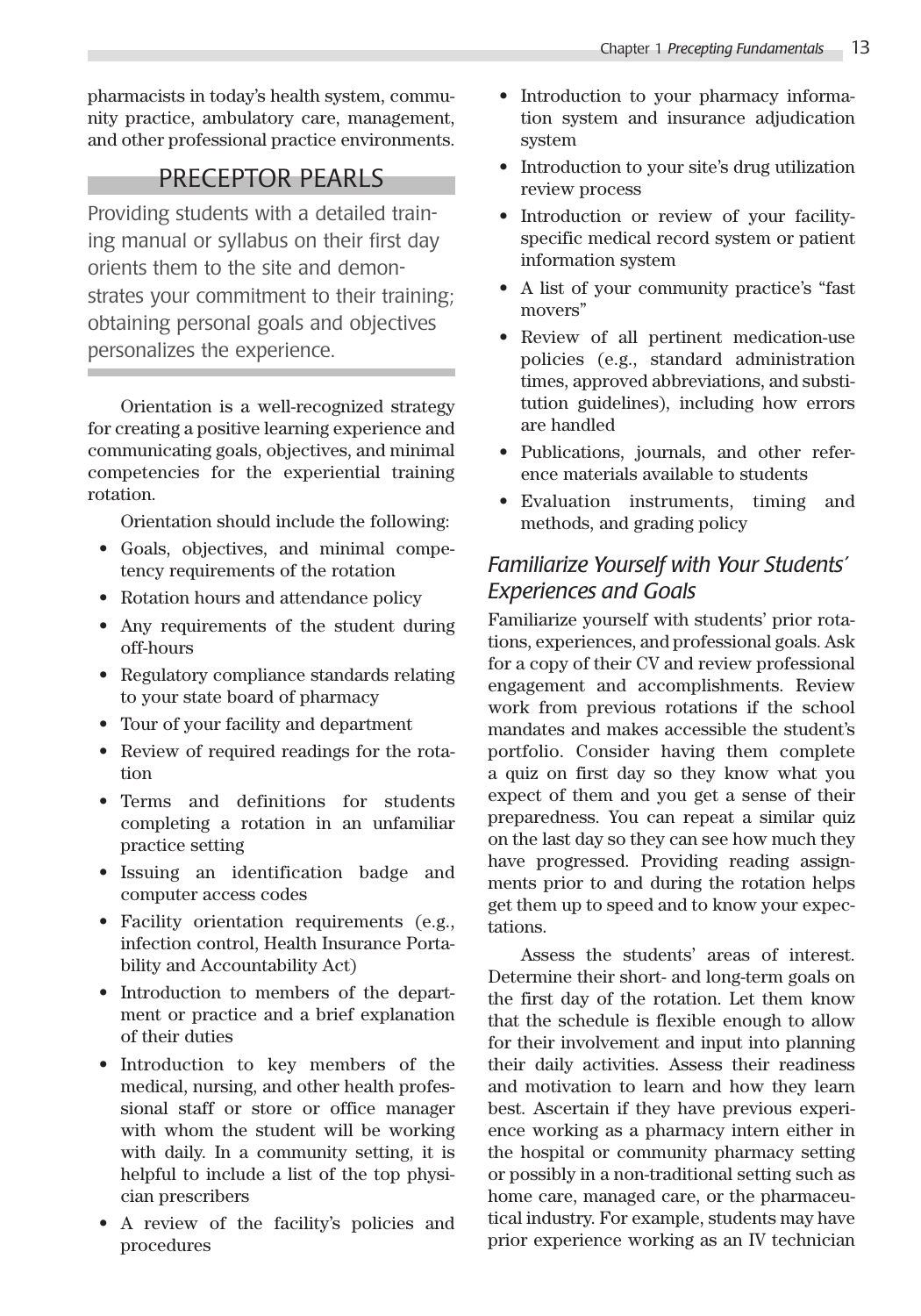in a health-system setting. You may choose to perform a validation of their skills and then take the time normally assigned to that activity and change it to an area of particular interest to the students or on a special project or assignment. A student who has worked as a technician in a community setting may have a comfort level with insurance adjudication and could work on health screenings and intake information projects instead.

You will need to devote a significant amount of time the first week of the rotation to setting requirements, modeling of expectations, and establishing ground rules. By ensuring that students have a full understanding of your expectations, there is less of a chance for misinterpretation or confusion later. This makes for an easier transition to empower students to take on projects and be more independent as they move throughout the remaining weeks of the rotation, with ongoing supervision and follow-up from the preceptor. The concept of students functioning as extenders to practice and not observers needs to be established as an expectation. Many students struggle with their role, and this permission is necessary.

#### *Building the Schedule*

When building the schedule for the rotation, include time for preceptor teaching and feedback as well as time for the students to reflect on their patient encounters, experiences, or projects they complete, and unplanned events that enhance an experience. Be sure to include dates for midterm and final evaluations, sitespecific and school events, holidays, and assignment due dates (e.g., case presentations, journal club, patient care plans, and a project where the patients or the site are sure to benefit and students experience success). Be sure to communicate your specific expectations to students.

Capitalize on the advantages of your practice site and your strengths as a preceptor when developing student schedules. Assign special projects and presentations that will benefit both the site and students. Include patient education, literature searches, physician case conferences, morbidity and mortality rounds, pharmacy and therapeutics or formulary meetings, grand rounds, and health screenings and immunization opportunities in community and ambulatory settings as part of their experiential training. As you review the schedule with students, be sure to allow them time to ask questions and take time to explain to them how all the activities impact patient care.

Supervise the project with frequent checkpoints or spot validation of data being collected. Use the opportunity to discuss time balance with integration of scholarship works or institution-requested projects with patient care or other daily activities so that students have a full appreciation for the value of the work that they are doing. Ensure that they understand how being an extender differs from busy work, which has little value for the institution or student.

Allow for student individuality and creativity. Make provisions in the schedule to allow for activities that meet specific student needs and desires. Assess their strengths and weaknesses and allow enough flexibility to meet their educational needs and interests. If you develop a project encompassing some of their interests, they will be more motivated to perform those activities that are less interesting as well. Be flexible and try out new concepts or ideas. Most importantly, identify opportunities for student involvement when considering any and all of your planned activities.

Preceptors must keep in mind that more than anything else students want to spend quality time talking with and learning from them. Often because of the hectic nature of many practice environments, preceptors are not able to spare much time during the workday to do this. Do not hesitate to allow students to accompany you to departmental meetings related to their experience. They may help a student learn and appreciate the discussions that happen prior to practice changes or decisions. Meetings also serve as an opportunity for conversation about time management, including balancing and prioritizing daily activities. A practice model needs to be established that extends beyond only observational experience. Students are engaged and empowered when they are provided tasks that designate them as extenders to practice.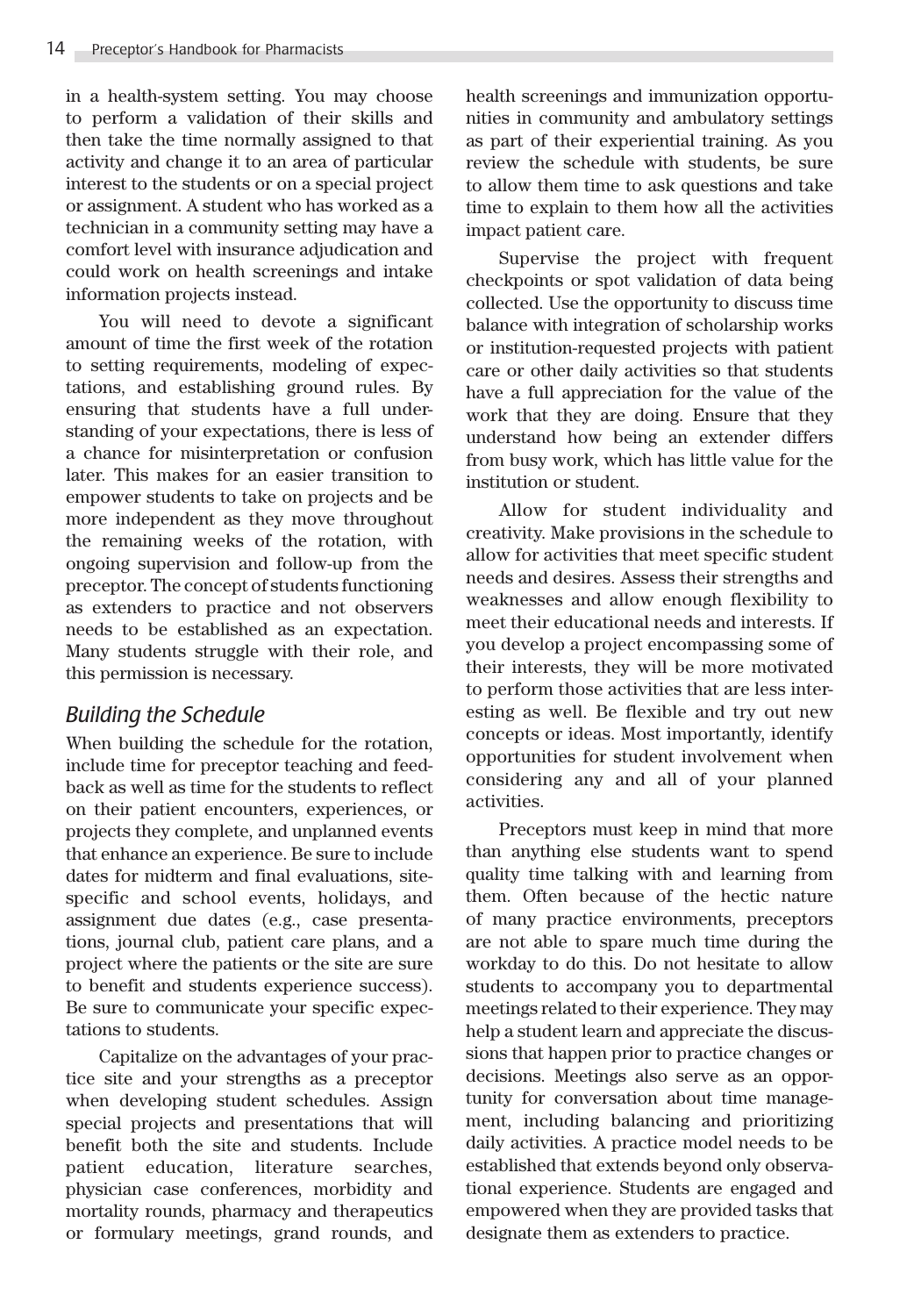Standardize your time during the workday to meet and discuss related topics.

#### PRECEPTOR PEARLS

Use their experiences, goals, and interests to help tailor rotations to individual students.

#### *Establish Standards and Set Expectations*

Students generally progress through predictable stages of learning development. It is critical to the success of the rotation that preceptors take time on the first days of the rotation to assess each student individually. This exercise should not only determine students' basic pharmacological competency and core clinical and patient encounter skills but also verbal and written communication skills, problem solving skills, ability to perform multiple tasks, and ability to handle complex patients. As a preceptor, you should be able to rapidly identify student strengths and needs relative to meeting all the learning objectives of your rotation. Have a plan, but be flexible in adjusting it to meet student needs and abilities.

The first meeting with your students sets the tone for the entire training encounter. Ensure that students understand and accept that both of you must work together throughout the rotation to ensure quality patient care as well as quality education and training. Identify what your students can do or recommend independently versus when they need you to review, approve their plan of action, or observe their engagement with a patient. Documentation of activities demonstrates to students their influence as a contributor to the medical record, whether documenting a full clinical note, pharmacokinetic note, or educational activity. All will need to be co-signed after full review by the preceptor. This activity may easily increase an individual preceptor's documentation practices through cosigning learners' contributions. As you gain confidence in their abilities, provide them with increased autonomy and responsibility as legally appropriate.

To have a successful experiential rotation, it is essential that the preceptor establish standards. Be specific when you communicate your expectations to students. Offer ideas as you mutually establish specific goals for their rotation. Give them creative challenges; promote their strengths. By linking the students' performance to those standards, the preceptor creates a benchmark for achievement. The ultimate goal is to transition from a teacher/student learner relationship to clinical supervisor/responsible performer (clinician) relationship. Students should be able to demonstrate their problem-solving skills and integrate their didactic knowledge and clinical training to real-life situations. There should be a good balance between education and service learning. Model the desired activity and then have student practice with you. Afterward, shadow them in the actual activity and provide immediate feedback; repeat this until the learner has shown competency in performing the activity independently.

## PRECEPTOR PEARLS

Establish standards and communicate them clearly to your students.

A good preceptor should be able to relate to students how all their activities impact patient care. Preceptors should provide guidance, answer questions, explain answers, and assist students in developing self-confidence and self-esteem. An exemplary preceptor demonstrates a positive attitude and is dedicated to helping students achieve their full potential.

Most experiential training sites afford students the opportunity to work and train with a number of other professionals besides the primary preceptor. Choose professionals who are motivated and committed to student education. The pharmacist team of preceptors can teach students a number of critical skills that are not necessarily related to the science of pharmacy but rather the human side of our profession. Students will be able to observe the various healthcare professionals' different approaches. Some of these critical skills include ethics, teamwork, leadership skills, empathy, compassion, communication,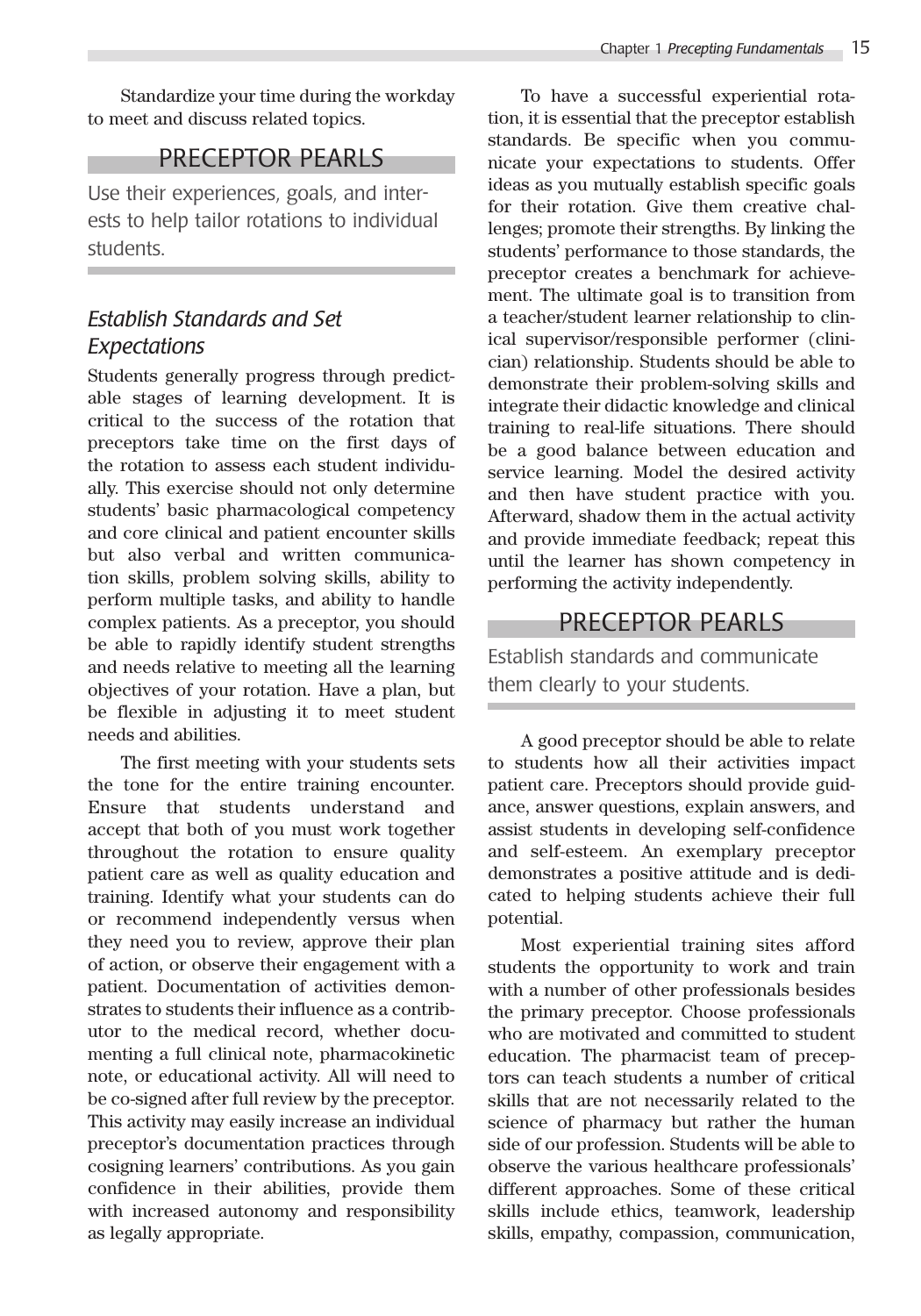as well as the technical and cognitive abilities of being a pharmacist. Introduce diverse activities that provide students with the opportunity to meet all learning objectives while meeting work requirements.

#### *Be Organized and Manage Time Effectively*

To simultaneously provide a successful educational experience and ensure clinical effectiveness, the preceptor must be organized and must identify strategies for providing educational opportunities. Orienting students to patient encounters is an effective strategy for creating a good learning environment and providing effective direct patient care. Learn to present a 1- to 2-minute patientspecific presentation. This will help learners efficiently interpret vital patient information. For example, the preceptor should review the patient's medical background and explain to students which symptoms or conditions they should focus on and how to look for nonverbal forms of communication by the patient. Establish guidelines for interventions, monitoring, or a patient care plan. Another example would be going over with students the importance of calling a physician if they are unclear about a prescription, the steps to take if they come across a drug interaction, or how to negotiate with or talk to an angry patient or physician. During each patientspecific encounter, the preceptor should alert students to any potentially coexisting problems or additional medical conditions in the patient's history.

Time management is a skill that also should be taught to students and protected by preceptors. If students are appropriately oriented, they can expand the reach of the pharmacist through planned activities. Concepts such as the "One-Minute Preceptor" can be used.13 This involves weekly discussion topics related to patient cases and other learning opportunities. Students who are able to perform medication histories and documentation of these activities can enhance the impact of the department as a whole. Documentation of clinical activities, such as education, pharmacokinetics, and even progress notes is another effective way that students can be integrated into practice, provided it is completed in accordance to individual state laws and co-signed by a licensed preceptor. As pharmacists pursue provider status, objective activities such as documentation of clinical interventions, education, and other topics address necessary skills in time management and improve communication skills.

The patient case presentation or the drug utilization review process offer both the preceptor and students an optimal opportunity for teaching and learning. In addition, teaching with the patient allows the preceptor to observe students' performance and enable them to provide immediate feedback. The preceptor should verbally identify what students did well, and then ascertain opportunities for improvement and suggest steps students might take to correct them, without dictating a solution, even if it seems obvious.

**Box 1-2** lists some examples of effective opportunities to teach in a productive manner. Presentations do not need to be limited to preceptors, other pharmacists, or peer students. Students are effective educators with appropriate oversight and learn from educational sessions provided to other multidisciplinary groups such as nursing in-services, provider or physician medication pearls, as well as patient or consumer education.

Remember that students should be active participants. The preceptor must take care not to make any pertinent learning activities a shadowing experience unless he or she is precepting an introductory pharmacy practice experience. Students should know the reason or rationale for all activities or projects.

#### *Promote Learning*

Promote self-directed and life-long learning. At the end of the day, ask the student, "What did you learn today?" or "What medical problem or condition would you like to learn more about?" or "What was the most important thing you learned today?" Link self-directed learning to a recently observed patient problem or departmental process or procedure. Self-directed learning can also include research, literature review, or selected reading about a disease or condition that is prevalent in the patient population you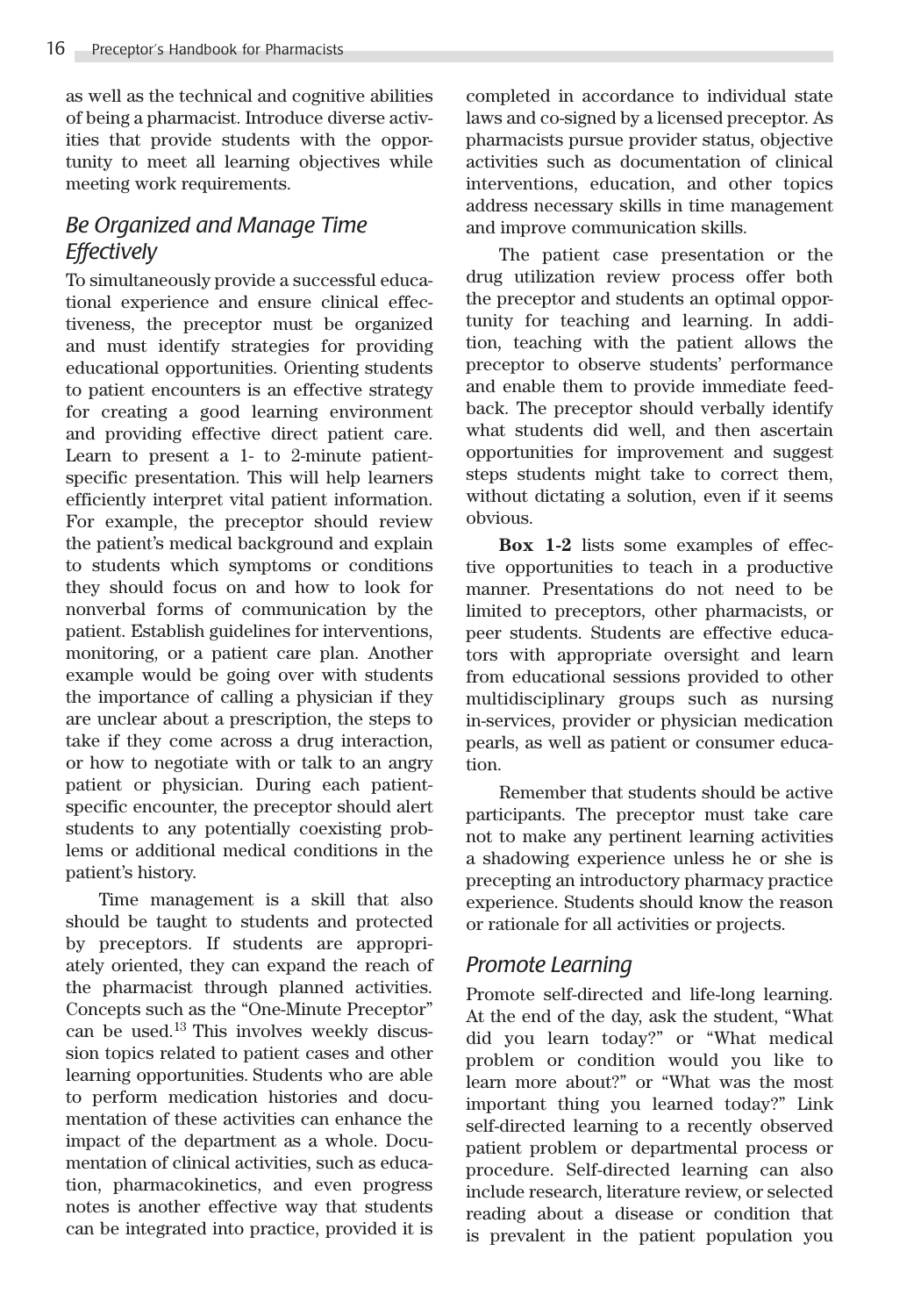#### BOX 1-2. Opportunities to Teach in a Productive Manner

- Patient education and counseling
- Health screenings
- Pharmacotherapy, nutrition, renal dosing, and pharmacokinetic consults
- Literature searches
- Physician case conference or grand rounds presentations
- Patient-specific drug utilization review
- Quality improvement activities, such as evaluation of regulatory compliance
- Medication-use evaluation/drug utilization evaluation criteria development, data collection, queries, and compilation of results
- Interprofessional training (e.g., shadowing a nurse, dietician, or respiratory therapist for a set number of hours)
- Technician activities
- Departmental budget preparation and review process
- Employee feedback and evaluation process
- Policies and procedures development or revisions and updates to staff
- Patient case presentation
- Presentation for pharmacy and therapeutics committee
- Journal club
- Drug information questions
- In-services for nurses, pharmacists, medical residents, and other disciplines and community
- Special projects, presentations, or experiences
- Reflective statements

serve. Self-directed learning should apply the students' didactic knowledge to real-life patient encounters or experiences.

Service-based education is a very effective teaching tactic. There are two ways a preceptor can use this teaching strategy. The first is by identifying to students the tasks that are routinely performed by nonlicensed staff in your department or other healthcare providers. The second is by encouraging students to participate in community servicebased education.

Nonlicensed staff are an integral part of the daily operation of a pharmacy. To help students comprehend and appreciate how each employee is a valuable member of the pharmacy team, allow students to spend some time with the support staff within the department. During institutional and community rotations, have them perform duties such as triaging patient or nursing phone calls, assisting at the service window, calling insurance companies, retrieving charts, repackaging medications, calling physicians to clarify orders, and assisting in the ordering and inventory process. It is also important for students to learn how these functions are critical to the operations of the department.

#### *The Value of Community Service Education*

It is also imperative that students learn the value of community service education as part of their experiential training. Start by inviting them to go with you to one of your local pharmacy organization's continuing education programs. Teach them the value of fellowship and networking with colleagues within your community.

#### PRECEPTOR PEARLS

Teach students the importance of community service.

If you are actively involved in any volunteer community activities, such as local health fairs, providing healthcare to the homeless, serving food at local shelters, or volunteering at a clinic for indigent families, invite the students to go with you. Alternatively, develop a community service site directory and let students choose where they would like to visit. **Box 1-3** lists examples of good learning environments for students. Give them specific goals, such as learning about topics listed in Box 1-3. Also give them observation questions or assignments. Help them to see the "big picture" of healthcare as well as the specifics of patient care. **Box 1-4** lists some examples of these questions and assignments.

The most useful activity after community service education is reflection. Focus on a teaching point, such as whether the student effectively addressed the patient's concerns. The preceptor should provide meaningful feedback and ask if the expectations were realistic and reasonable for the student. The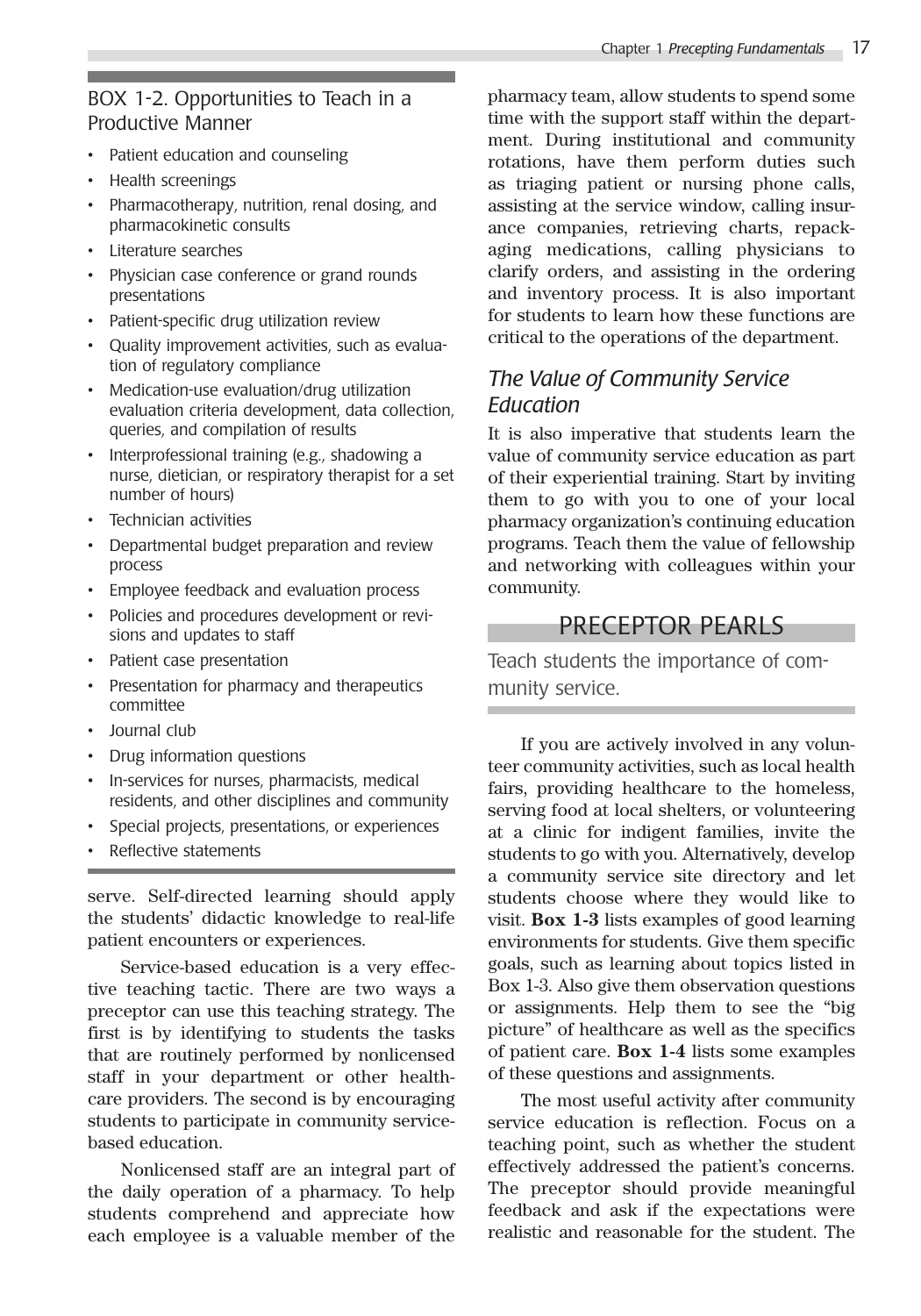#### BOX 1-3. Examples of Service Learning **Environments**

- Adult or child protective services
- Nursing home care unit
- City/county clinics or emergency room
- Visiting nurse association
- Hospital social work department
- Hospital chaplaincy
- Child development in a pediatric unit
- Local AIDS clinic
- Local substance abuse program

BOX 1-4. Examples of Topics Taught Through Service Learning

- The role of community agencies, nursing homes, hospices, and public agencies, programs, and clinics
- Professionalism and community spirit and advocacy
- Funding of community health services
- The practice of preventative medicine
- The social, economic, and ethical aspects of healthcare
- The effect of a person's culture, heath beliefs, and literacy on health disparities and outcomes

goal is to help students realize that the contributions they can make go beyond the workplace environment. The professional rewards of the service-oriented teaching are great, and students recognize the value of intrinsic rewards such as personal and professional growth and development (see **Box 1-5**).

#### *Schedule Time for Feedback and Assessment*

Find opportunities to ask students questions about their learning experience, such as times when you are both on break. Provide frequent assessment; informal assessment should be ongoing throughout the rotation. In your informal conversations discuss issues such as lifetime learning habits, the role of residency training, balancing career and family goals, applying for a job, and interviewing skills.

Sit down with students at least once a week to provide formal feedback and assess-

#### BOX 1-5. Examples of Questions and Assignments for Encouraging Observation in Service Learning Experiences

- What services are provided to the patient?
- List the disciplines and their roles within the clinic or facility.
- How do pharmacists interact with this site?
- Name some ways in which literacy is a public health issue.
- Identify common reasons why a physician orders home health or hospice care.
- List physical findings consistent with domestic violence or abuse.
- Describe the role of the hospital chaplain.
- Briefly define the care rendered at a skilled nursing facility and the role of the pharmacist.

ment. Review the progress that they have made and give them the opportunity to come up with ways to improve. Be candid. Provide honest and constructive feedback. Listen carefully to students when you ask them for their self-assessment.

## PRECEPTOR PEARLS

Provide frequent, specific, and constructive feedback.

Acknowledge student contributions in front of other members of the healthcare team or during departmental staff meetings. This will go a long way in helping build self-esteem. Help them promote their strengths and teach them to assume broader responsibilities in meeting their educational goals.

Do not forget to bring in some real-life experiences. Tell them about your preceptors and mentors and the influence they had on your life. As much as possible, be accessible and approachable to the students.

## *Fostering Successful Scholarship Activities*

Preceptors should encourage students to present and publish their work on projects or their opinions on issues. Presenting and publishing (papers, posters, and abstracts) are excellent educational activities, and they also bring recognition. There are numerous oppor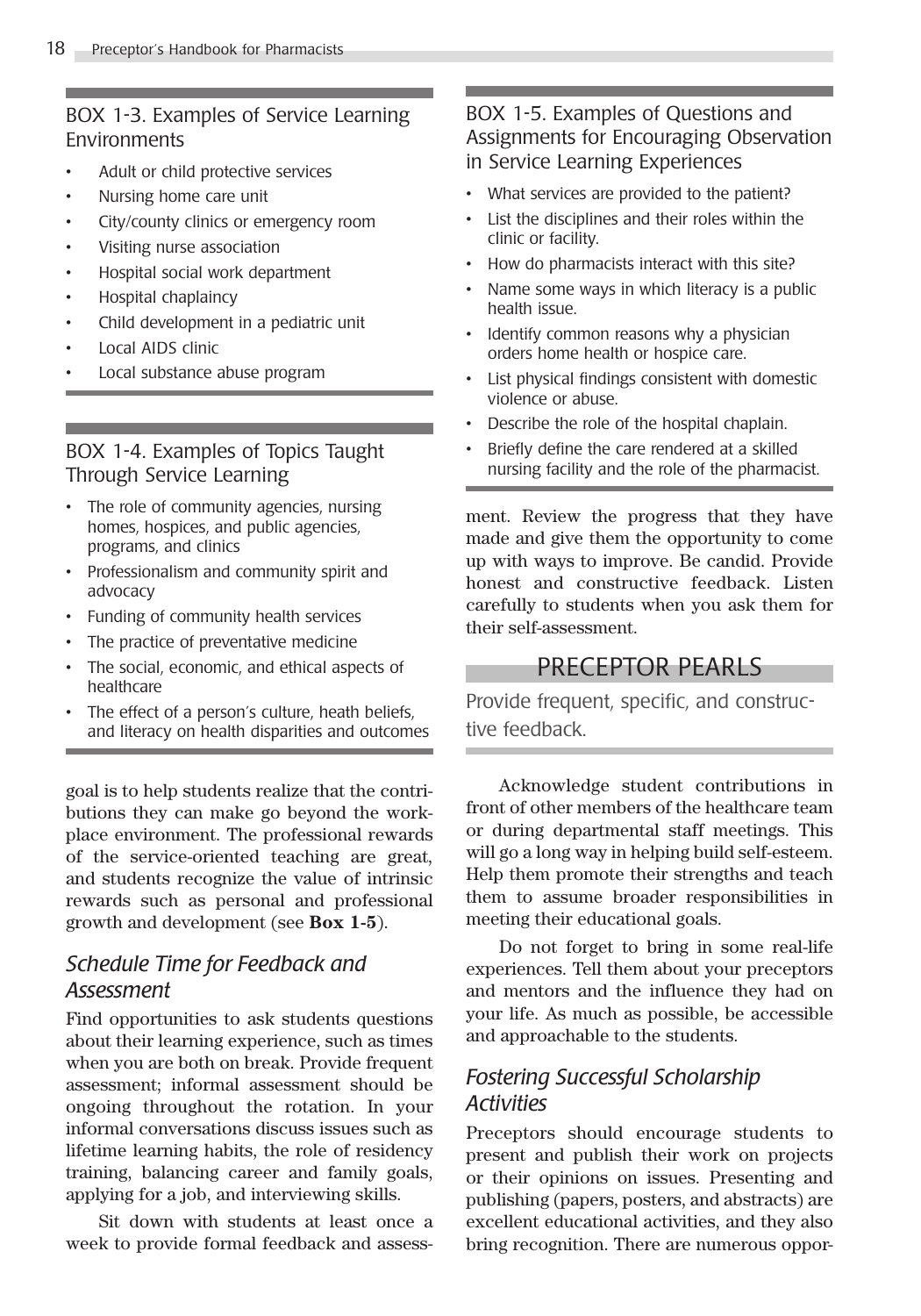tunities for students to present (e.g., local, state, and national pharmacy society meetings, community organization meetings) or publish (e.g., employer or professional society newsletters, local and national newspapers, state and national pharmacy society journals) their work or opinions. Often, students are required to complete a project (e.g., research, process improvement, community service, etc.) or an assignment (e.g., formulary monograph, therapeutic review, etc.) that they could present or publish in a variety of forums. Also, students sometimes see patients with significant clinical findings that are either unusual or new and not previously reported, which they could write up as a brief case report. They can submit their thoughts on issues as viewpoints, opinions, commentaries, or letters to the editor to many newsletters, newspapers, and journals. Author a review article for a newsletter or journal based on background research they have done while supplying evidence-based pharmaceutical recommendations for patient care problems, the development of policies and procedures, or the conducting of formulary evaluations. Overall, writing articles of any type can reinforce learning, enhance written communication skills, and stimulate students to clarify their beliefs and positions.

#### *Professional Societies and Community Service Organizations*

Preceptors are often involved in professional societies and community service organizations, which provide an excellent opportunity to get students involved. Many professional societies utilize conference calls during the workday, and it can be a relatively easy opportunity to have a student sit in and listen and possibly participate in the conversation. This demonstration of how to balance patient care responsibly for conflicting daytime activities while engaging students with the preceptor's passions is an important skill to observe and master. Live conferences provide an excellent networking opportunity to excite student learners. Most people want to feel needed and engaged in the activities that provide positive affirmation of the contributed time and activities; this can be demonstrated to students by involving them in those activities. Community service can be provided in numerous modalities, and students should be exposed as much as possible. Confidence, social interaction, communication and information sharing can be taught during these activities. Participation in professional societies and community service organizations is critical to becoming a professional and provides one of the best opportunities for leadership development.

Preceptors should not give students compensatory time off during the workweek for attending evening and weekend professional society and community service activities. Preceptors do not get compensatory time off from work for these activities, nor should students. This is part of the students' learning about public service, the advancement of pharmacy practice and patient care, and lifelong learning. Some colleges of pharmacy recognize attendance of outside professional organizational meetings as "special activity hours" and give credit for these during the rotation.

#### **Summary**

There are an infinite number of concepts that add value to a student-focused practice model and make the educational process more meaningful to both preceptors and students. It is important for preceptors to keep themselves challenged and energized about precepting students. Experimenting with ways to add new dimensions to student involvement or to completely reinvent internships can be therapeutic for preceptors and can create new and better learning opportunities for students.

Both the preceptor and the students must be committed to patient care and to pharmacy education. The preceptor must consistently demonstrate competency and professionalism and have a passion for education, service, and excellence. Consistency and standardization are essential for effective teaching and integrating pharmacy students into your practice. Effective planning, comprehensive student orientation, setting clear expectations, introducing diverse learning experiences, and ongoing constructive feedback are integral to the students' successful learning experience.